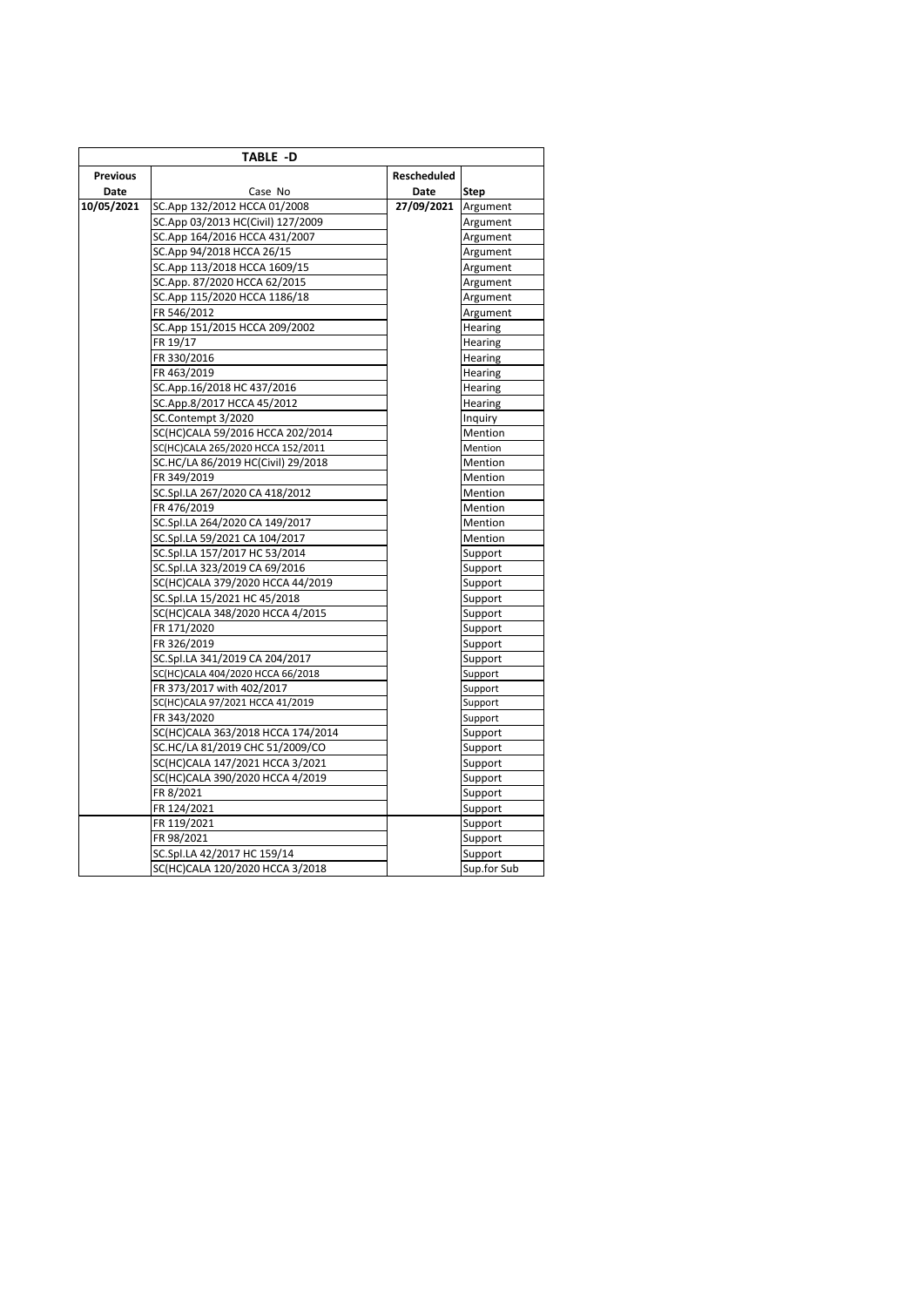| 11/05/2021 | SC.App 22/2018 HCCA 24/2012                     | 28/09/2021 | Argument    |
|------------|-------------------------------------------------|------------|-------------|
|            | SC.App. 170/2019 HCCA 12/2014                   |            | Argument    |
|            | FR 37/2018                                      |            | Argument    |
|            | SC.App.3/19 with 3A/19,3B/19 &3C/19             |            |             |
|            | CA140/14                                        |            | Argument    |
|            | FR 397/2019                                     |            | Argument    |
|            | SC.App.87/2019 HCCA 7/2016                      |            | Argument    |
|            | FR 237/2012                                     |            | Argument    |
|            | SC.App. 124/2018 HCCA 16/2012                   |            | Argument    |
|            | FR 105/2017                                     |            | Argument    |
|            | SC.App 76/2017 HCCA 120/2006                    |            | Argument    |
|            | SC.App. 81/2017 CA 87/2012                      |            | Hearing     |
|            | SC.App. 3A/2019 CA(PHC)151/2014                 |            | Hearing     |
|            | SC.App. 3B/2019 CA(PHC)152/2014                 |            | Hearing     |
|            | SC.App. 3C/2019 CA(PHC)153/2014                 |            | Hearing     |
|            | SC.Contempt 3/2020                              |            | Inquiry     |
|            | FR 184/2017 with 397/2019                       |            | Mention     |
|            | SC(HC)CALA 219/2016 HCCA 166/2014               |            | Mention     |
|            | SC.App.20/2019 HCCA 115/2012                    |            | Mention     |
|            | SC(HC)CALA 28/2021 HCCA 239/2015                |            | Mention     |
|            |                                                 |            |             |
|            | CHC.App 27/12 with 16/12 HC(Civil)354/07,355/07 |            | Mention     |
|            | SC(HC)CALA 45/2021 HC 51/2000                   |            | Mention     |
|            | SC.App.215/2016 HCCA 125/2011                   |            | Mention     |
|            | FR288/18,291/18,297/18,298/17,302/17&303/       |            |             |
|            | 17 with FR 105/2017                             |            | Mention     |
|            | SC(HC)CALA 347/2020 HCCA 13/2018                |            | Mention     |
|            | FR 315/2020                                     |            | Mention     |
|            | CHC App. 64/2014 HC(Civil) 542/09/MR            |            | Mention     |
|            | FR 131/2021                                     |            | Mention     |
|            | SC(HC)CALA 01/2021 HCCA 11/2020                 |            | Support     |
|            | SC(HC)CALA 02/2021 HCCA 238/2010                |            | Support     |
|            | SC(HC)CALA 250/19 with 255/19                   |            |             |
|            | <b>HCCA 258/15</b>                              |            | Support     |
|            | SC.HC/LA 14/2018 CHC 331/2017/MR                |            | Support     |
|            | SC(HC)CALA 199/2020 HCCA 37/2010                |            | Support     |
|            | SC(HC)CALA 176/2019 HCCA 79/2013                |            | Support     |
|            | SC.Spl.LA 19/2021 HC 20/2019                    |            | Support     |
|            | FR 395/2015                                     |            | Support     |
|            | SC(HC)CALA 233/2020 HCCA 66/2018                |            | Support     |
|            | SC(HC)CALA 317/2020 HCCA 31/2019                |            | Support     |
|            | SC.Spl.LA 22/2021 HCJ 221/2019                  |            | Support     |
|            | SC(HC)CALA 105/2021 HCCA 48/2020                |            | Support     |
|            | FR 53/2021                                      |            | Support     |
|            | FR 48/2021                                      |            | Support     |
|            |                                                 |            |             |
|            | SC(HC)CALA 209/20 HCCA 57/17 with CALA 01/21    |            | Support     |
|            | FR 92/2021                                      |            | Support     |
|            | SC.Misc 7/2019                                  |            | Support     |
|            | SC.App. 105/2012 HCCA 120/2004                  |            | Sup.for Sub |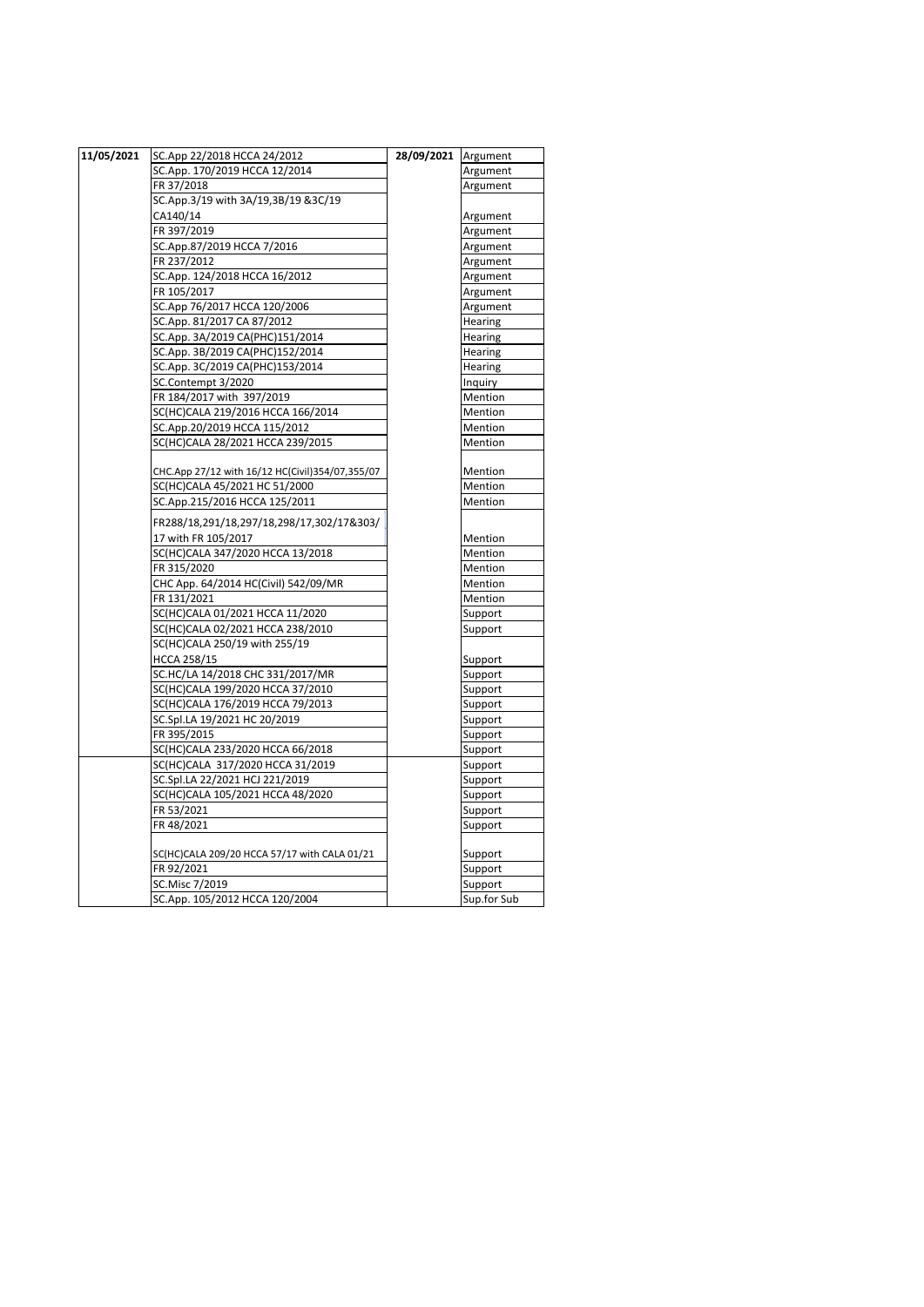| 12/05/2021 | SC.App.103/2019 HCCA 975/2012     | 29/09/2021 Argument |             |
|------------|-----------------------------------|---------------------|-------------|
|            | FR 260/2019                       |                     | Argument    |
|            | SC.App.77/2014 HCCA 113/2008      |                     | Argument    |
|            | FR 301/2018                       |                     | Hearing     |
|            | SC.App.4/19 with 5/19 & 6/19      |                     |             |
|            | HCCA 151/10A,151/10B,151/10       |                     | Hearing     |
|            | SC.App.76/2015 HC(Civil) 36/2012  |                     | Hearing     |
|            | SC.App. 229/2016 HCCA 21/2012     |                     | Hearing     |
|            | SC.App. 166/2014 HCCA 303/2003    |                     | Hearing     |
|            | SC.App. 125/2012 CA 916/2001      |                     | Hearing     |
|            | FR 273/2016                       |                     | Hearing     |
|            | FR 451/2017                       |                     | Hearing     |
|            | SC.Contempt 3/2020                |                     | Inquiry     |
|            | FR 380/2019 with 260/2019         |                     | Mention     |
|            | SC(HC)CALA 204/2020 HCCA 1853/19  |                     | Mention     |
|            | SC(HC)CALA 105/2020 HCCA 15/19    |                     | Mention     |
|            | SC.App. 96/18 HCCA 1125/17 with   |                     |             |
|            | App 133/18 HCCA1113/17            |                     | Mention     |
|            | FR 324/2020                       |                     | Mention     |
|            | SC.App.73/2017 HCCA 1209/2011     |                     | Mention     |
|            | SC(HC)CALA 63/2021 HCCA 01/2018   |                     | Mention     |
|            | FR 290/2020                       |                     | Mention     |
|            | SC(HC)CALA 257/2018 HCCA 05/2015  |                     | Mention     |
|            | SC.App.115/2013 CA 159/97         |                     | Mention     |
|            | CHC App. 11/2006 CHC 101/2000     |                     | Mention     |
|            | FR 359/2020                       |                     | Mention     |
|            | FR 88/2021                        |                     | Mention     |
|            | FR 89/2021                        |                     | Mention     |
|            | CHC 01/2014 HC(Civil) 253/2007/MR |                     | Mention     |
|            | FR 55/2016                        |                     | Support     |
|            | SC.Spl.LA 237/2019 CA 493/2010    |                     | Support     |
|            | SC.HC/LA 69/2019 PN 25/02/2007    |                     | Support     |
|            | SC.Spl.LA 447/2018 HCCA 21/2016   |                     | Support     |
|            | SC.Spl.LA 458/2019 CA 58/2010     |                     | Support     |
|            | SC(HC)CALA 94/2021 HCCA 224/2014  |                     | Support     |
|            | SC(HC)CALA 241/2020 HCCA 11/2017  |                     | Support     |
|            | FR 325/2020                       |                     | Support     |
|            | FR 106/2018                       |                     | Support     |
|            | SC(HC)CALA 122/2021 HCCA 75/2017  |                     | Support     |
|            | FR 26/2021                        |                     | Support     |
|            | FR 85/2021                        |                     | Support     |
|            | SC(HC)CALA 167/2021 HCCA 208/2019 |                     | Support     |
|            | SC.App.197/2014 CA 1244/98        |                     | Sup.for Sub |
|            | SC(HC)CALA 521/2016 HCCA 334/10   |                     | Sup.for Sub |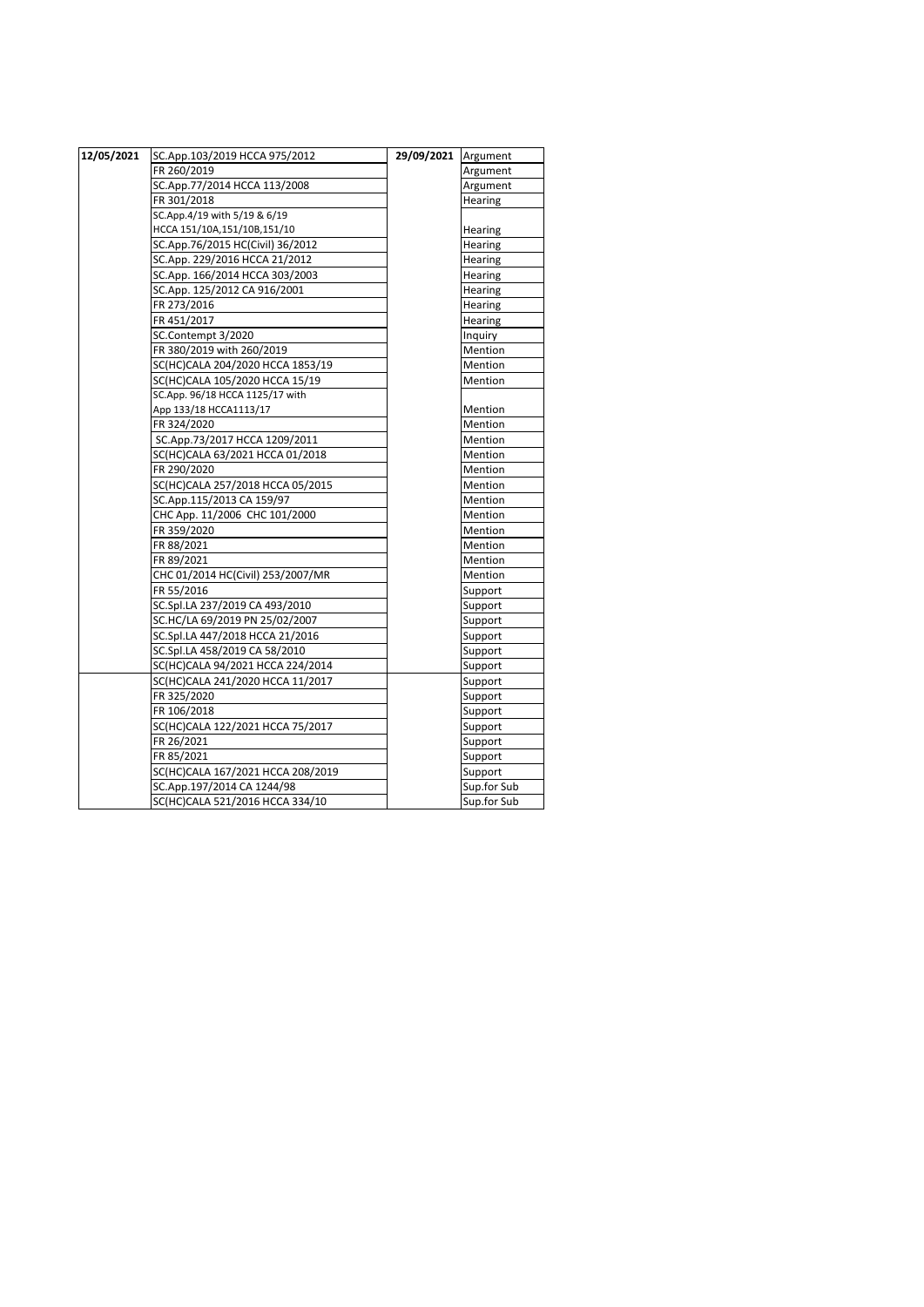| 13/05/2021 | SC.App. 163/2016 HCCA 288/2015   | 30/09/2021 Argument |                |
|------------|----------------------------------|---------------------|----------------|
|            | FR 299/2015                      |                     | Argument       |
|            | FR 61/2018                       |                     | Argument       |
|            | SC.App 131/2018 HCCA 150/2009    |                     | <b>Hearing</b> |
|            | SC.App 159/2016 CA 494/99        |                     | Hearing        |
|            | FR 21/2016                       |                     | <b>Hearing</b> |
|            | SC.App.191/2015 HCCA 440/2005    |                     | Hearing        |
|            | SC.App.36/2019 HCCA 55/2014      |                     | <b>Hearing</b> |
|            | FR 273/2015                      |                     | Mention        |
|            | SC(HC)CALA 92/2021 HCCA 90/2016  |                     | Mention        |
|            | SC(HC)CALA 414/2019 HCCA 92/2014 |                     | Mention        |
|            | SC.Spl.LA 82/2020 CA 24/2017     |                     | Mention        |
|            | SC.Spl.LA 183/2019 CA 101/2013   |                     | Mention        |
|            | SC(HC)CALA 319/2019 HCCA 19/121  |                     | Mention        |
|            | SC.App. 7/2010 CA 396/2000       |                     | Mention        |
|            | SC(HC)CALA 184/2016 HCCA 96/2014 |                     | Mention        |
|            | SC(HC)CALA 117/2020 HCCA 15/2017 |                     | Support        |
|            | SC(HC)CALA 18/2020 HCCA 131/2017 |                     | Support        |
|            | SC(HC)CALA 39/2018 HCCA 127/2014 |                     | Support        |
|            | SC.Spl.LA 74/2020 CA 87/93       |                     | Support        |
|            | SC.Spl.LA 379/2018 CA 82/2012    |                     | Support        |
|            | FR 327/2020                      |                     | Support        |
|            | FR 123/2021                      |                     | Support        |
|            | FR 122/2021                      |                     | Support        |
|            | FR 120/2021                      |                     | Support        |
|            | FR 121/2021                      |                     | Support        |
|            | SC.HC/LA 94/2020 CHC 117/2013    |                     | Support        |
| 17/05/2021 | FR 355/2020                      |                     | Mention        |
|            |                                  |                     |                |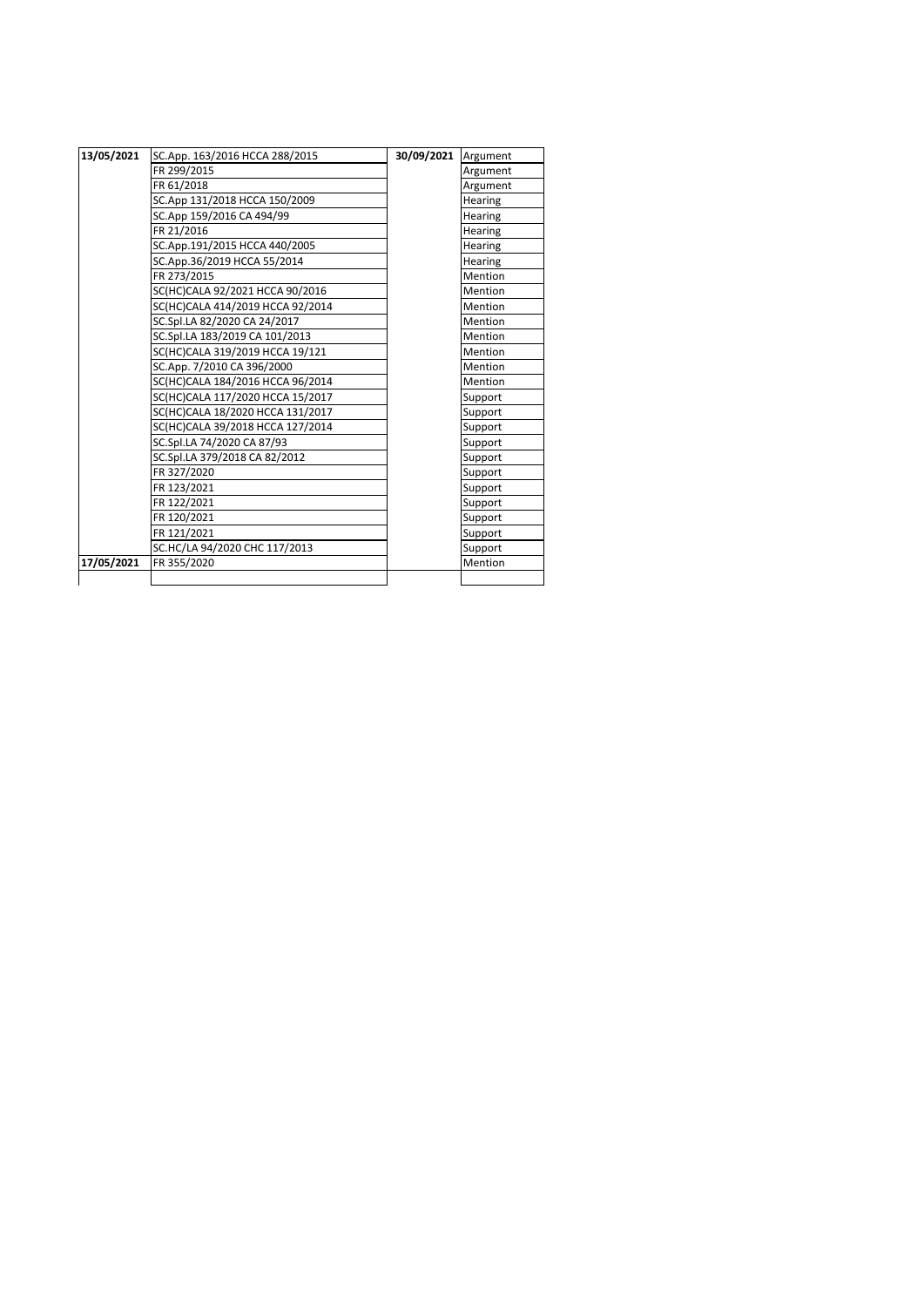| 17/05/2021 | SC.App. 121/2017 HCCA 05/2014       | 01/10/2021 Argument |                |
|------------|-------------------------------------|---------------------|----------------|
|            | FR 229/2016                         |                     | Argument       |
|            | FR 77/2018                          |                     | Argument       |
|            | SC.App.10/2016 CA 402/99            |                     | Argument       |
|            | SC.Spl.LA 245/2020 CA 486/2015      |                     | For Support    |
|            | SC.App 173/2019 HCCA 142/2014       |                     | Hearing        |
|            | CHC App. 4/2014 HC(Civil) 87/2006   |                     | Hearing        |
|            | SC.App 249/2017 CA 04/2017          |                     | <b>Hearing</b> |
|            | SC.App 144/2018 HC 4538/2013        |                     | <b>Hearing</b> |
|            | SC.App.146/2018 HCCA 182/2010       |                     | Hearing        |
|            | SC(HC)CALA 303/2017 HCCA 13/2017    |                     | Mention        |
|            | SC(HC)CALA 62/2020 HCCA 36/2018     |                     | Mention        |
|            | SC(HC)CALA 352/2020 HCCA 3/2020     |                     | Mention        |
|            | SC.Spl.LA 267/2019 HC 58/2005       |                     | Mention        |
|            | SC.Spl.LA 180/2019 HC 01/2015       |                     | <b>Mention</b> |
|            | SC.App. 233/2016 HCCA 440/2008      |                     | Sup.for Sub    |
|            | SC.Spl.LA 346/2019 HCCA 71/2010     |                     | Sup.for Sub    |
|            | SC(HC)CALA 07/2018 HCCA 115/2016    |                     | Sup.for Sub    |
|            | SC.Spl.LA 313/2019 CA 238/2017      |                     | Support        |
|            | SC(HC)CALA 306/2020 HCCA 30/2018    |                     | Support        |
|            | SC.Spl.LA 83/2020 CA 141/2002       |                     | Support        |
|            | FR 309/2019                         |                     | Support        |
|            | SC.HC/LA 55/2020 HC(Civil) 434/2013 |                     | Support        |
|            | FR 361/2020                         |                     | Support        |
|            | FR 364/2020                         |                     | Support        |
|            | SC(HC)CALA 49/2020 HCCA 83/2018     |                     | Support        |
|            | FR 32/2019                          |                     | Support        |
|            | SC.Spl.LA 219/2020 CA 324/2014      |                     | Support        |
|            | SC(HC)CALA 467/2019 HC 77/2016      |                     | Support        |
|            | SC(HC)CALA 17/2021 HCCA 264/2015    |                     | Support        |
|            | Sc.Spl.LA 258/2020 HCCA 205/2020    |                     | Support        |
|            | SC.Spl.LA 223/2020 CA 22-23/2012    |                     | Support        |
|            | SC.Spl.LA 210/2020 CA 315-316/2018  |                     | Support        |
|            | SC.Spl.LA 211/2020 CA 315-316/2018  |                     | Support        |
|            | FR 76/2021                          |                     | Support        |
|            | FR 55/2020                          |                     | Support        |
|            | SC.HC/LA 109/2018 HCCA 8/2016       |                     | Support        |
|            | CHC.App 01/2017 HC(Civil) 293/2011  |                     | Support        |
|            | FR 49/2020                          |                     | Support        |
|            | SC(HC)CALA 365/2018 HCCA 70/2013    |                     | Support        |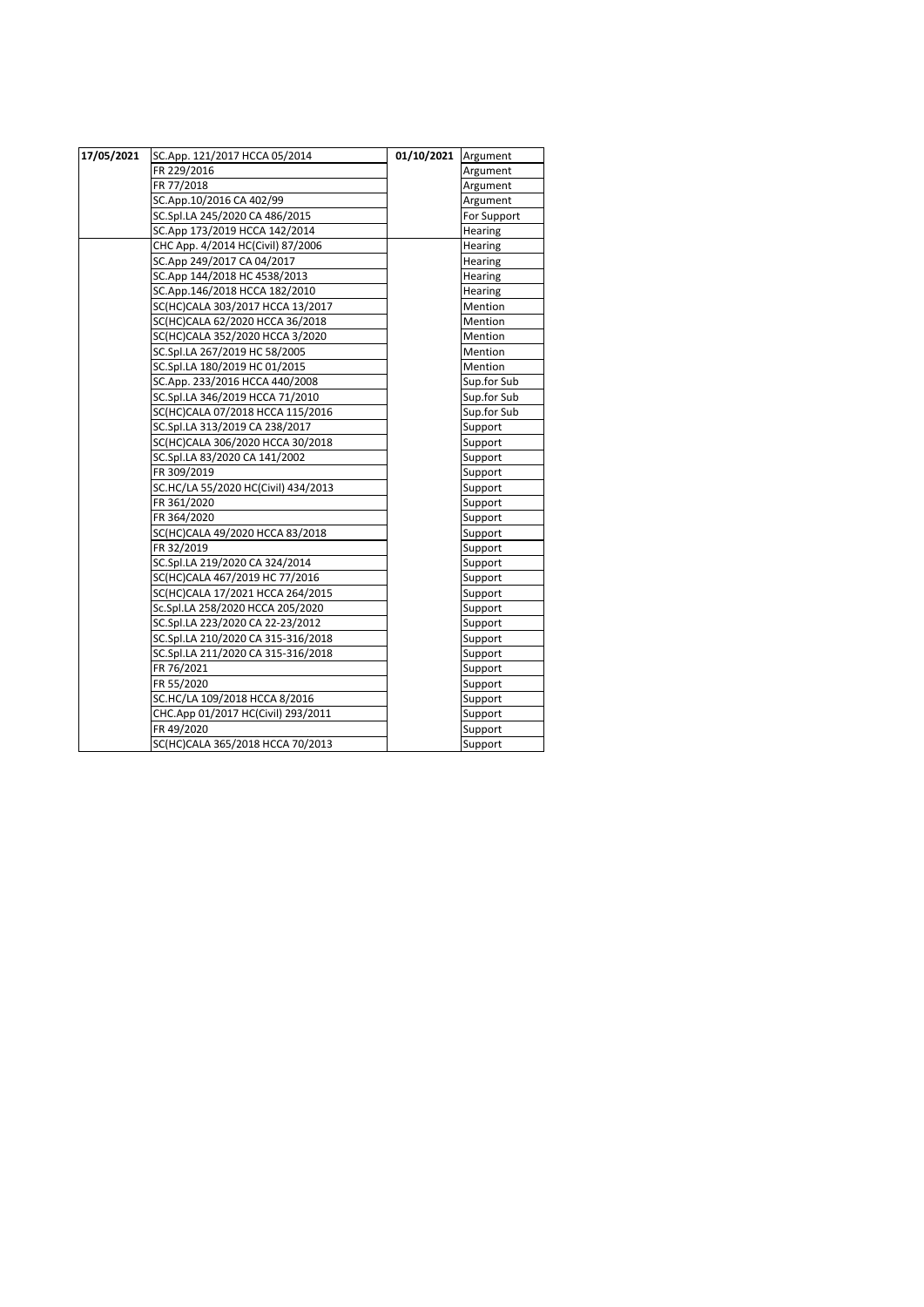| 18/05/2021 | SC.App. 111/2017 HCCA 12/2015                | 04/10/2021 Argument |               |
|------------|----------------------------------------------|---------------------|---------------|
|            | CHC.App 37/2006 HC(Civil) 215/2003           |                     | Argument      |
|            | SC.HC/LA 80/2018 HC 332/2017                 |                     | Argument      |
|            | SC.App. 40/2019 HCCA 20/2006                 |                     | Argument      |
|            | SC.App.101/2015 HCCA 680/2010                |                     | Argument      |
|            | SC.App. 179/2016 HC(Civil) 181/2011          |                     | Argument      |
|            | CHC.App. 44/2014 HC(Civil) 322/2009          |                     | Argument      |
|            | SC.App. 224/2016 CA 630/2011                 |                     | Hearing       |
|            | SC.App 112/2010 HCCA 378/2007                |                     | Hearing       |
|            | SC.HC/LA 18/2020 HC 567/2019                 |                     | Mention       |
|            | FR 23/2020                                   |                     | Mention       |
|            | SC(HC)CALA 91/18 HCCA 224/09 with            |                     |               |
|            | SC.App.100/19                                |                     | Mention       |
|            | FR 218/2020 with FR 498/2019                 |                     | Mention       |
|            | SC(HC)CALA 423/2018 HCCA 95/2016             |                     | Mention       |
|            | SC.Spl.LA 117/2019 CA 07/2015                |                     | Mention       |
|            |                                              |                     |               |
|            | CHC.App.39/2014 ,39A/2014 HC(Civil) 420/2011 |                     | Mention       |
|            | SC.App. 33/2017 HCCA 51/2013                 |                     | Mention       |
|            | SC.Spl.LA 106/2017 CA 59/2017                |                     | Mention       |
|            | SC(HC)CALA 151/2021 HCCA 21/2021             |                     | Mention       |
|            | SC(HC)CALA 236/2018 HCCA 10/2017             |                     | Sub. for Sub. |
|            | SC(HC)CALA 211/2017 HCCA 34/2005             |                     | Sub. for Sub. |
|            | SC.App.138/2015 HCCA 162/2012                |                     | Sub. for Sub. |
|            | SC(HC)CALA 401/2018 HCCA 78/2015             |                     | Sup. for Sub. |
|            | SC(HC)CALA 22/2020 HCCA 46/2015              |                     | Sup. for Sub. |
|            | FR 340/2019                                  |                     | Support       |
|            | SC(HC)CALA 284/2019 HCCA 56/2019             |                     | Support       |
|            | SC.Spl.LA 159/2020 CA 135/99                 |                     | Support       |
|            | FR 108/2017                                  |                     | Support       |
|            | SC(HC)CALA 314/2020 HCCA 42/2018             |                     | Support       |
|            | FR 398/2019                                  |                     | Support       |
|            | FR 354/2020                                  |                     | Support       |
|            | SC(HC)CALA 334/2020 HCCA 19/2017             |                     | Support       |
|            | SC.HC/LA 23/2020 HC 40/2020                  |                     | Support       |
|            | FR 58/2020                                   |                     | Support       |
|            | FR 335/2020 with 336/2020                    |                     | Support       |
|            | SC(HC)CALA 323/2020 HCCA 15/2018             |                     | Support       |
|            | SC.Spl.LA 08/2021 CA 149/2015                |                     | Support       |
|            | SC.Spl.LA 247/2020 HC 08/2018                |                     | Support       |
|            | FR 367/2020                                  |                     | Support       |
|            | SC.Spl.LA 50/2021 HC 109/2006                |                     | Support       |
|            | FR 126/2021                                  |                     | Support       |
|            | FR 333/2018                                  |                     | Support       |
|            | SC.App.60/2016 CA 649/2009                   |                     | To be Resumed |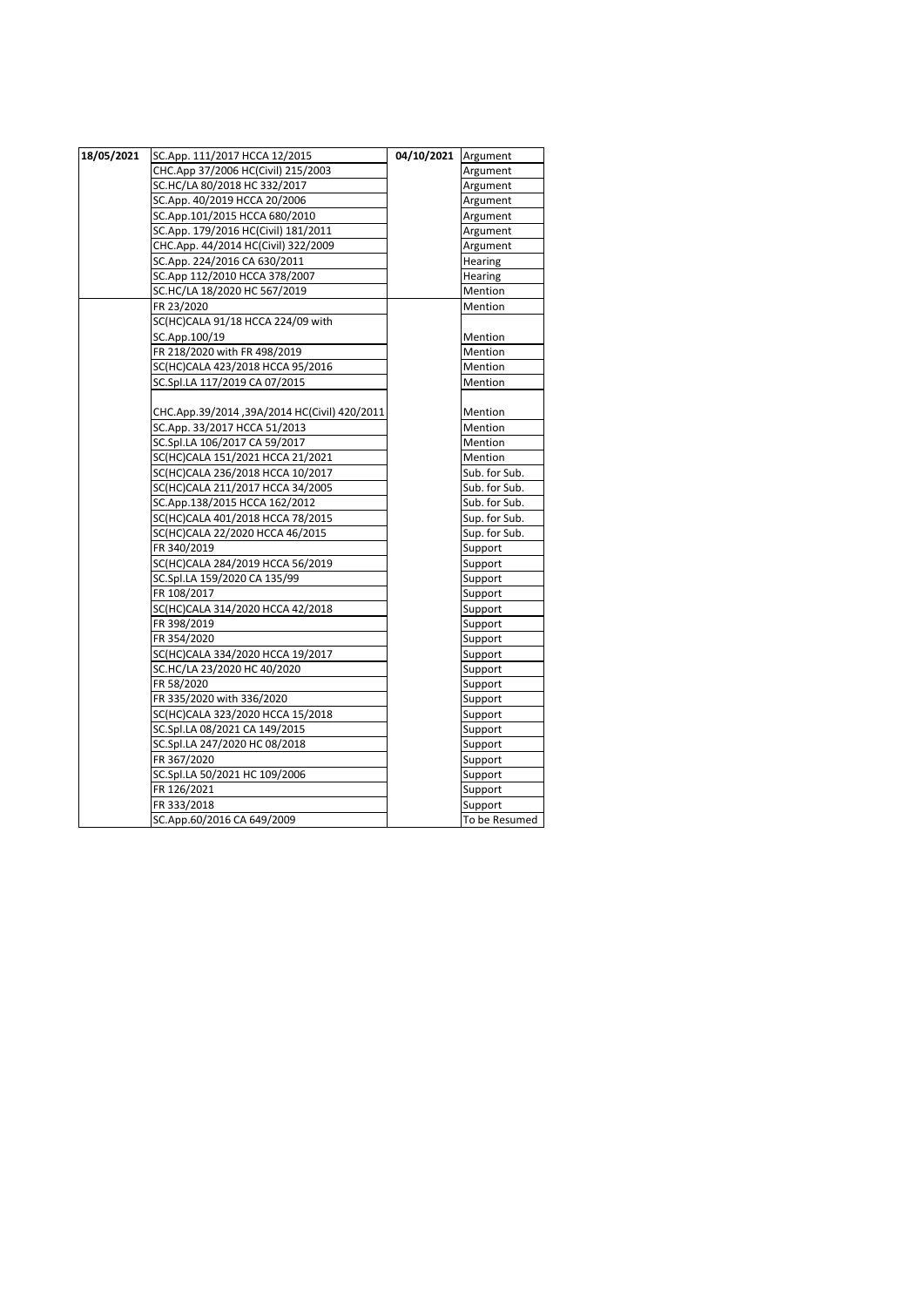| 19/05/2021 | SC.App. 164/2015 HCCA 184/2013              | 05/10/2021 Argument |               |
|------------|---------------------------------------------|---------------------|---------------|
|            | SC.App.111/2019 HCCA 36/2017                |                     | Argument      |
|            | SC.App.160/2019 CA 139/2008                 |                     | Hearing       |
|            | FR 276/2018                                 |                     | Hearing       |
|            | FR 356/2015                                 |                     | Hearing       |
|            | SC.App.29/2014 HCCA 62/2009                 |                     | Hearing       |
|            | SC.App. 61/2013 HCCA 501/2004               |                     | Hearing       |
|            | SC.App.222/2017 HCCA 1046/2015              |                     | Hearing       |
|            | SC.App.59/2019 HCCA 47/2016                 |                     | Hearing       |
|            | SC.App. 188/2014 HCCA 93/2007               |                     | Hearing       |
|            | SC(HC)CALA 510/2016 HCCA 64/2015            |                     | Mention       |
|            | SC(HC)CALA 110/17 with 111/17 & 112/17      |                     |               |
|            | HCCA 347/15,348/15/&349/15                  |                     | Mention       |
|            | SC.HC/LA 26/2020 CHC 709/2019 with 25/2020, |                     |               |
|            | 76/2020 & 92/2019                           |                     | Mention       |
|            | SC(HC)CALA 35/2021 HCCA 38/2021             |                     | Mention       |
|            | FR 402/2019 with 429/2019                   |                     | Mention       |
|            | SC.App.147/2019 HCCA 71/2018                |                     | Mention       |
|            | CHC.App. 55/2014 HC 207/2007                |                     | Mention       |
|            | SC(HC)CALA 158/2021 HCCA 224/2018           |                     | Mention       |
|            | SC(HC)CALA 318/2020 HCCA 41/2020            |                     | Sup. for Sub. |
|            | SC.Spl.LA 324/2019 CA 1026/2000             |                     | Support       |
|            | SC(HC)CALA 518/2019 HC 72/2016              |                     | Support       |
|            | SC(HC)CALA 287/2019 HCCA 67/2017            |                     | Support       |
|            | SC(HC)CALA 443/2018 with 445/2018 HCCA      |                     |               |
|            | 118/2008                                    |                     | Support       |
|            | SC(HC)CALA 135/2018 HCCA 93/2017            |                     | Support       |
|            | SC(HC)CALA 345/2020 HCCA 52/2019            |                     | Support       |
|            | SC.Spl.LA 352/2018 CA 2012/98               |                     | Support       |
|            | SC.Spl.LA 96/2020 CA 256/2013               |                     | Support       |
|            | SC.Spl.LA 308/2019 CA 339/98                |                     | Support       |
|            | SC(HC)CALA 50/2021 HCCA 07/2018             |                     | Support       |
|            | SC.Spl.LA 41/2021 HC/ALT 03/2019            |                     | Support       |
|            | SC.Spl.LA 42/2021 HC/ALT 3/2019             |                     | Support       |
|            | SC(HC)CALA 130/2021 HCCA 21/2020            |                     | Support       |
|            | FR 35/2021                                  |                     | Support       |
|            | SC.Spl.LA 187/2020 CA 119/2015              |                     | Support       |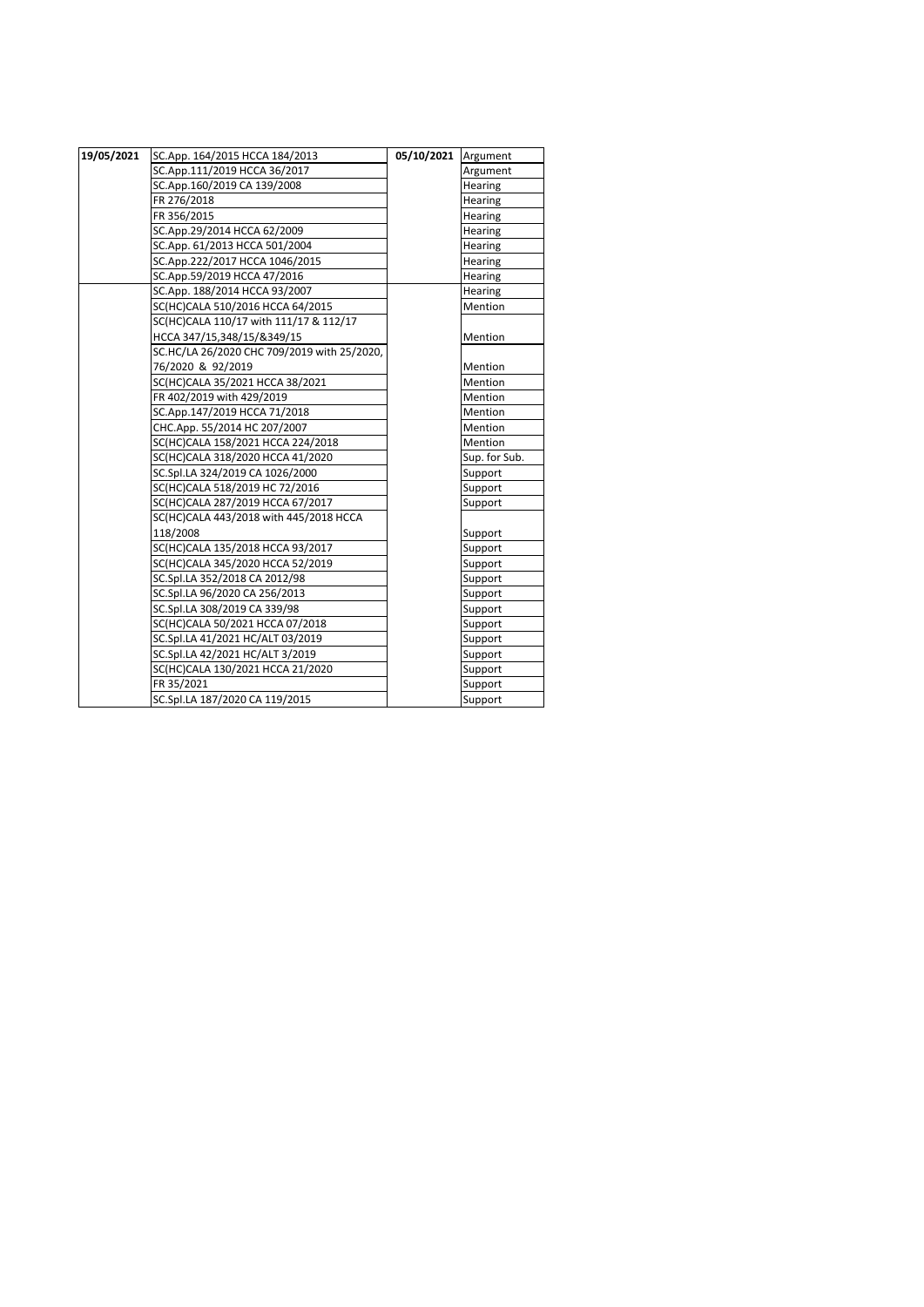| 20/05/2021 | SC.App. 187/2019 HC 251/2017         | 06/10/2021 Argument |               |
|------------|--------------------------------------|---------------------|---------------|
|            | FR 647/2010                          |                     | Argument      |
|            | SC.App.107/2019 HCCA 08/2017         |                     | Argument      |
|            | FR 383/2009                          |                     | Argument      |
|            | SC.App.15/2019 CA 163/2013           |                     |               |
|            | SC.App.16/2019 CA 164/2013           |                     |               |
|            | SC.App.17/2019 CA 166/2013           |                     | Argument      |
|            | SC.App. 72/2013 with 19/2014         |                     |               |
|            | CA 330/2012                          |                     | Hearing       |
|            | FR 461/2012                          |                     | Hearing       |
|            | SC.App.157/2018 HCCA 89/2014         |                     | Hearing       |
|            | FR 162/2015                          |                     | Hearing       |
|            | SC.App. 205/2015 HC 01/2015          |                     | Hearing       |
|            | SC.App.148/2018 HCCA 65/2016         |                     | Inquiry       |
|            | SC.App. 157/2014 HCCA 111/2008       |                     | Mention       |
|            | FR 327/2019                          |                     | Mention       |
|            | SC(HC)CALA 169/2021 HCCA 245/2019    |                     | Mention       |
|            | FR 133/2021                          |                     | Mention       |
|            | SC(HC)CALA 470/2019 HCCA 105/2013    |                     | Sup. for Sub. |
|            | SC(HC)CALA 49/2020 HCCA 10/2017      |                     | Sup. for Sub. |
|            | SC(HC)CALA 152/2020 HCCA 181/2017    |                     | Support       |
|            | SC(HC)CALA 323/2019 HCCA 26/2017     |                     | Support       |
|            | SC.Spl.LA 251/2020 CA 302/2015       |                     | Support       |
|            | FR 68/2020                           |                     | Support       |
|            | SC.Spl.LA 122/2019 CA(PHC) 146/2013  |                     | Support       |
|            | SC.Spl.LA 16/2020 CA 136/2014        |                     | Support       |
|            | SC.Spl.LA 02/2018 CA 151/2009        |                     | Support       |
|            | SC.Spl.LA 172/2020 with 173/2020     |                     |               |
|            | HC 142/2010                          |                     | Support       |
|            | SC.Revision 5/2020 HC(Civil) 10/2016 |                     | Support       |
|            | FR 24/2021                           |                     | Support       |
|            | SC(HC)CALA 140/2021 HCCA 09/2020     |                     | Support       |
|            | FR 271/2020                          |                     | Support       |
|            | FR 34/2021                           |                     | Support       |
|            | FR 300/2020                          |                     | Support       |
|            | SC.Spl.LA 251/2020 CA 302/2015       |                     | Support       |
|            | FR 86/2021                           |                     | Support       |
|            | FR 57/2021 & FR 58/2021              |                     | Support       |
|            | FR 74/2021                           |                     | Support       |
|            | FR 91/2021 *                         |                     | Support       |
|            | SC(HC)CALA 163/2021 HCCA 06/2019     |                     | Support       |
|            | FR 110/2021 *                        |                     | Support       |
|            | FR 111/2021 *                        |                     | Support       |
|            | FR 118/2021 *                        |                     | Support       |
|            | FR 132/2021                          |                     | Support       |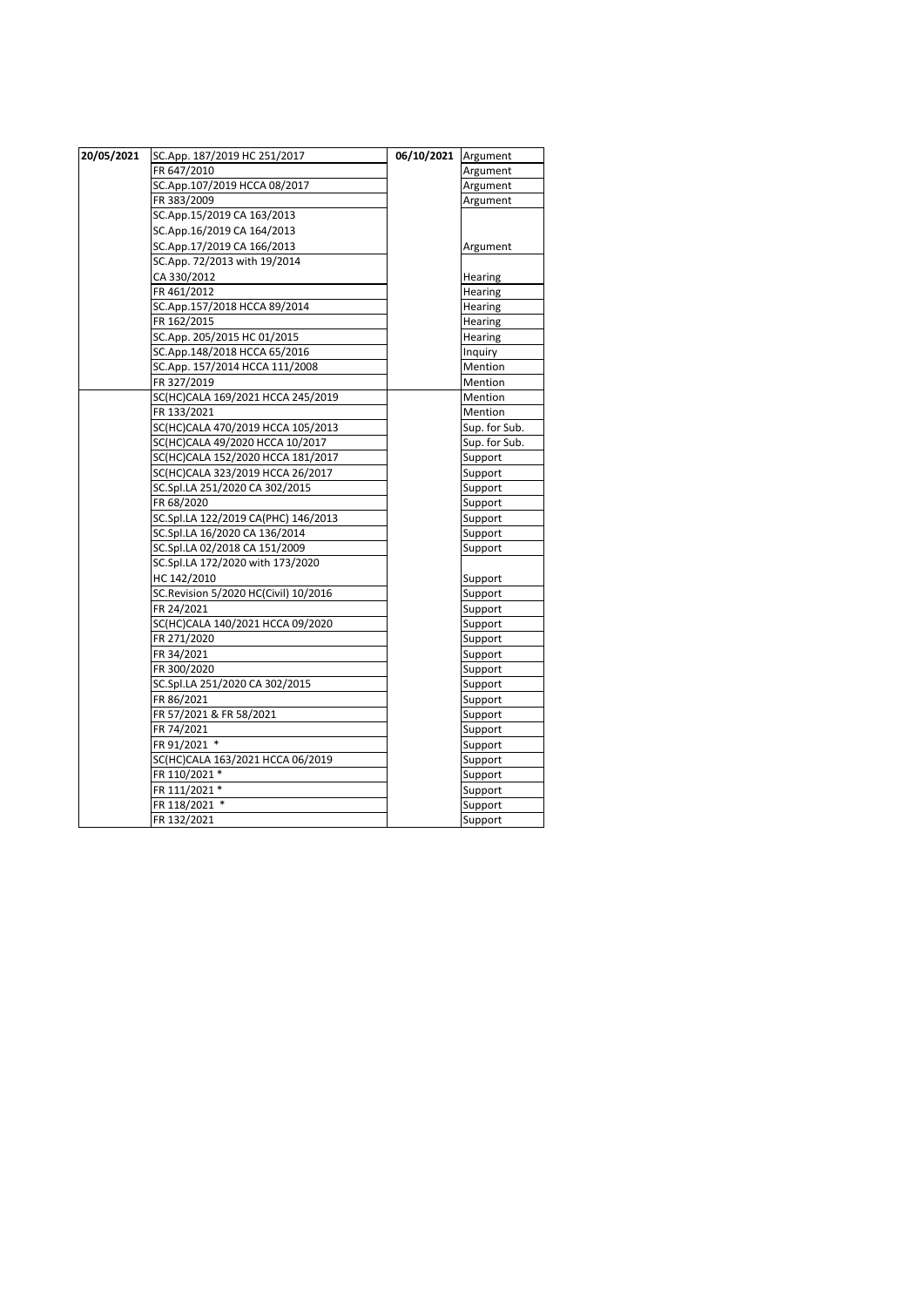| 21/05/2021 | FR 12/2015                          | 07/10/2021 Argument |                |
|------------|-------------------------------------|---------------------|----------------|
|            | FR 412/2017                         |                     | Argument       |
|            | SC.App. 167/2018 HCCA 82/2014       |                     | Argument       |
|            | SC.App.242/2016 HCCA 112/2012       |                     | Argument       |
|            | SC.App. 162/2013 CA 427/2005        |                     | Argument       |
|            | FR 209/2016                         |                     | Argument       |
|            | SC.Spl.LA 50/2019 CA 71-72/2010     |                     | Hearing        |
|            | FR 288/2015                         |                     | Hearing        |
|            | SC(HC)CALA 219/2017 HCCA 31/2012    |                     | Hearing        |
|            | SC.App. 144/2012 HCCA 36/2002       |                     | Hearing        |
|            | SC.App.144/2010 CA 380/99           |                     | Hearing        |
|            | SC.App.181/2010 CA 78/2008          |                     | Hearing        |
|            | SC(HC)CALA 194/2019 HCCA 124/2017   |                     | Mention        |
|            | FR 357/2019                         |                     | <b>Mention</b> |
|            | SC(HC)CALA 98/2020 HCCA 475/2018    |                     | Mention        |
|            | SC(HC)CALA 148/2020 HCCA 459/2018   |                     | Mention        |
|            | SC(HC)CALA 277/2020 HCCA 77/2019    |                     | Mention        |
|            | FR 301/2020                         |                     | Mention        |
|            | CHC.App. 12/2015 HC 163/2011        |                     | Mention        |
|            | SC(HC)CALA 141/2020 HCCA 87/2011    |                     | Mention        |
|            | FR 131/2021                         |                     | Mention        |
|            | SC(HC)CALA 191/2019 HCCA 1751/2017  |                     | Sup. for Sub.  |
|            | SC(HC)CALA 119/2020 HCCA 46/2018    |                     | Support        |
|            | SC(HC)CALA 294/2020 HCCA 34/2017    |                     | Support        |
|            | SC.Spl.LA 14/2019 CA 165/2007       |                     | Support        |
|            | FR 343/2018                         |                     | Support        |
|            | SC(HC)CALA 89/2021 HCCA 233/2018    |                     | Support        |
|            | SC(HC)CALA 88/2021 HCCA 232/2018    |                     | Support        |
|            | SC(HC)CALA 122/2020 HCCA 08/2019 ** |                     | Support        |
|            | SC.Spl.LA 109/2019 CA 1182/99       |                     | Support        |
|            | SC(HC)CALA 243/2019 HCCA 223/2018   |                     | Support        |
|            | SC.Spl.LA 178/2019 CA 1187/98       |                     | Support        |
|            | SC.Spl.LA 164/2020 CA 397/2018      |                     | Support        |
|            | SC.HC/LA 17/2021 HC.ALT 52/2019     |                     | Support        |
|            | FR 271/2019                         |                     | Support        |
|            | SC(HC)CALA 225/2018 with 226/2018   |                     |                |
|            | HCCA 30/16, 31/16                   |                     | Support        |
|            | SC.HC/LA 25/2021 HC 1226/2018       |                     | Support        |
|            | FR 97/2021                          |                     | Support        |
|            | SC(HC)CALA 121/2020 with            |                     |                |
|            | $***$<br>HCCA 07/2019 CALA 122/2020 |                     | Support        |
|            | FR 50/2021                          |                     | To be Resumed  |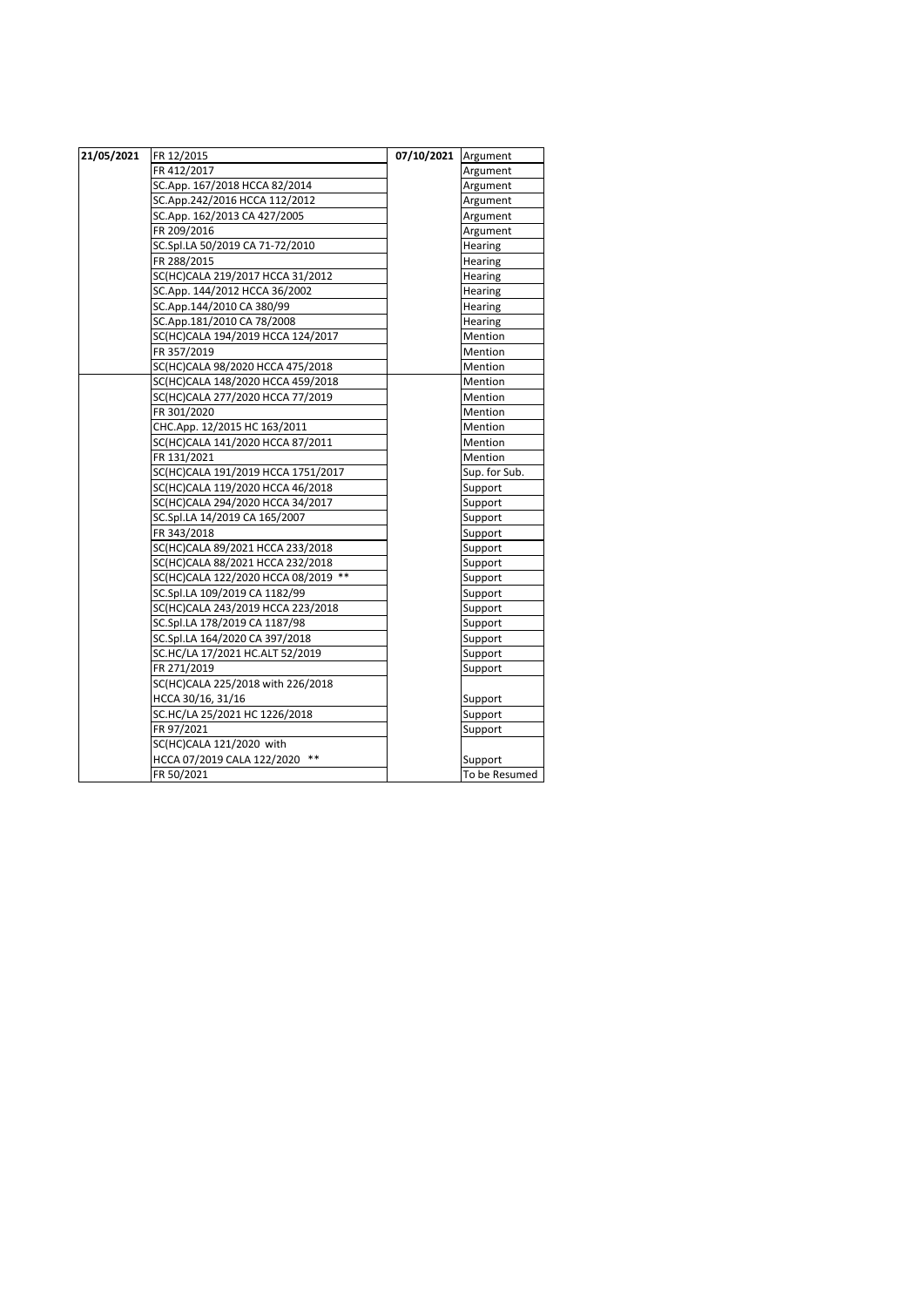| 24/05/2021 | SC.App. 150/2015 HCCA 30/2011          | 08/10/2021 | Argument       |
|------------|----------------------------------------|------------|----------------|
|            | FR 33/2013                             |            | Argument       |
|            | SC.App. 77/2019 HCCA 08/2015           |            | Hearing        |
|            | CHC.App 62/2012 HC(Civil) 194/2009     |            | Hearing        |
|            | FR 252/2017                            |            | Hearing        |
|            | SC.App. 202/2016 HCCA 976/2012         |            | Hearing        |
|            | SC.App. 109/2017 HCCA 41/2015          |            | Hearing        |
|            | SC.App. 118/2010 HC 26/2007            |            | Hearing        |
|            | SC.App.96/2016 with 97/2016 CA 1214/99 |            | <b>Hearing</b> |
|            | FR 417/2016                            |            | Hearing        |
|            | FR 14/2019                             |            | Hearing        |
|            | FR 496/2019                            |            | Mention        |
|            | SC.HC/LA 88/2019 HC(Civil) 07/2017 **  |            | Mention        |
|            | SC.HC/LA 40/2020 CHC 214/2019 with     |            |                |
|            | SC.HC/LA 88/19 **                      |            | Mention        |
|            | SC(HC)CALA 133/2021 HCCA 182/2017      |            |                |
|            | SC(HC)CALA 134/2021 HCCA 181/2017      |            | Mention        |
|            | FR 130/2021                            |            | Mention        |
|            | SC(HC)CALA 53/2021 HCCA 07/2019        |            | Support        |
|            | SC.Spl.LA 254/2020 PHC 492/2019        |            | Support        |
|            | SC(HC)CALA 268/2014 HCCA 153/2004      |            | Support        |
|            | SC(HC)CALA 509/2019 HCCA 31/2015       |            | Support        |
|            | SC.Spl.LA 18/2020 CA 29/2014           |            | Support        |
|            | SC(HC)CALA 296/2020 HCCA 84/2018       |            | Support        |
|            | SC(HC)CALA 25/2021 HCCA 65/2020        |            |                |
|            | SC(HC)CALA 26/2021 HCCA 67/2020        |            | Support        |
|            | FR 302/2017 with 235/2017              |            | Support        |
|            | SC(HC)CALA 304/2020 HCCA 174/2018      |            | Support        |
|            | SC.HC/LA 87/2020 HCCA 52/2020          |            | Support        |
|            | SC.Spl.LA 114/2020 CA 456/2017         |            | Support        |
|            | FR 107/2021                            |            | Support        |
|            | SC(HC)CALA 132/2021 HCCA 07/2020       |            | Support        |
|            | FR 113/2021                            |            | Support        |
|            | FR 326/2020 with 297/2020              |            | Support        |
|            | SC.HC/LA 35/2021 HC(Civil) 46/2020     |            | Support        |
|            | SC.App. 39/2017 HCCA 03/2011           |            | To be Resumed  |
|            | SC.App. 78/2014 CA 385/2003            |            | To be Resumed  |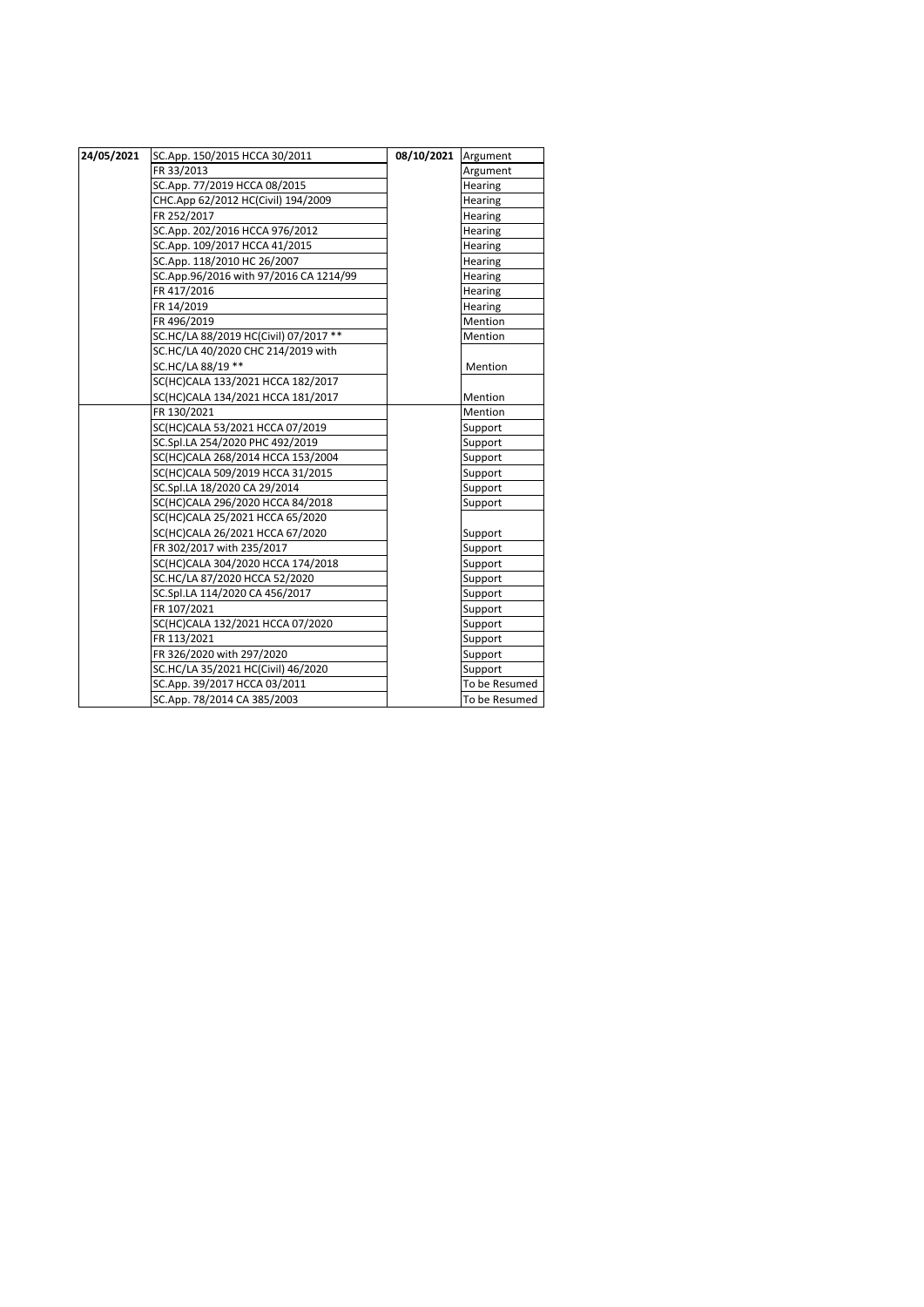| 25/05/2021 | SC.App.156/2012 HCCA 80/2003            | 11/10/2021 Argument |                |
|------------|-----------------------------------------|---------------------|----------------|
|            | SC.App.09/2015 HCCA 15/2011             |                     | Argument       |
|            | SC.App. 56/2019 HCCA 164/2015           |                     | Argument       |
|            | FR 141/2016                             |                     | Hearing        |
|            | SC.App.153/2017 HCCA 173/2016           |                     | <b>Hearing</b> |
|            | CHC.App.32/2008 with 32A/2008 HC(Civil) |                     |                |
|            | 17/2001                                 |                     | Hearing        |
|            | SC.App. 170/2012 HCCA 489/2007          |                     | Hearing        |
|            | FR 497/2019                             |                     | <b>Mention</b> |
|            | FR 63/2019 & FR 249/2019                |                     | Mention        |
|            | FR 225/2016                             |                     | Mention        |
|            | SC(HC)CALA 282/2020 HCCA 34/2019        |                     | <b>Mention</b> |
|            | SC.Spl.LA 07/2021 CA 90/2019            |                     | Mention        |
|            | SCHC)CALA 371/2020 HCCA 83/2017         |                     | <b>Mention</b> |
|            | FR 251/2018 with 250/2018               |                     | Mention        |
|            | SC(HC)CALA 160/2021 HCCA 113/2016       |                     | <b>Mention</b> |
|            | SC(HC)CALA 186/2021 HCCA 5/2020         |                     | Mention        |
|            | SC.App. 64/2018 HCCA 24/2015            |                     | Sup. for Sub.  |
|            | SC.Spl.LA 84/2020 CA 208/2017           |                     | Support        |
|            | SC.Spl.LA 134/2020 CA 84/2020           |                     | Support        |
|            | SC(HC)CALA 392/2020 HCCA 78/2017        |                     | Support        |
|            | FR 285/2020 **                          |                     | Support        |
|            | SC(HC)CALA 109/2021 HCCA 62/2019        |                     | Support        |
|            | FR 327/2018                             |                     | Support        |
|            | FR 41/2021 **                           |                     | Support        |
|            | FR 25/2020                              |                     | Support        |
|            | FR 363/2020                             |                     | Support        |
|            | SC(HC)CALA 364/2018 HCCA 65/2017        |                     | Support        |
|            | SC.HC/LA 96/2020 CHC 734/2019           |                     | Support        |
|            | SC.Spl.LA 51/2021 CA 08/2021            |                     | Support        |
|            | SC(HC)CALA 152/2021 HCCA 18/2020        |                     | Support        |
|            | FR 125/2021                             |                     | Support        |
|            | FR 303/2020 with 302/2020               |                     | Support        |
|            | SC(HC)CALA 285/2020 HCCA 02/2019        |                     | Support        |
|            | SC.Spl.LA 17/2021 CA 812/2000           |                     | Support        |
|            | SC.Spl.LA 27/2015 CA 209/2012           |                     | Support        |
|            | SC.App. 141/2012 HCCA 125/2008          |                     | To be Resumed  |
|            | SC.Spl.LA 258/2020 CA 205/2020          |                     |                |
|            | SC.HC/LA 22/2021 CHC 167/2020           |                     |                |
| 25/05/2021 | SC.HC/LA 23/2021 CHC 168/2020           | 12/10/2021          | To be Resumed  |
|            | SC Rule 3/2017                          |                     | Mention        |
|            | SC.App.16/2015 HCCA 11/2013             |                     | Mention        |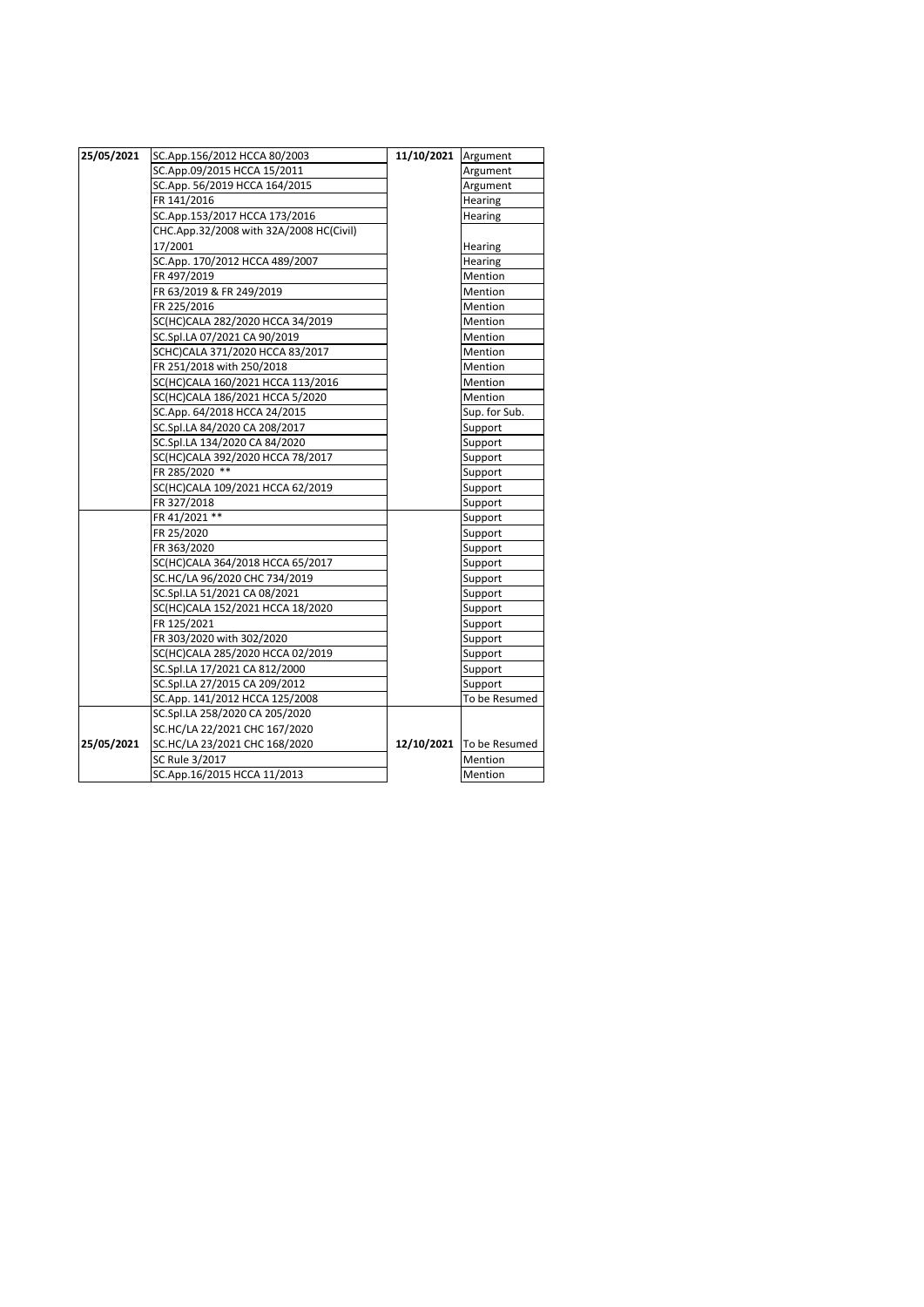| 28/05/2021 | SC.App. 27/2017 CA 03/2015               | Argument       |
|------------|------------------------------------------|----------------|
|            | SC.App.86/2016 with SC.App. 85/2016      |                |
|            | HC 278/2012, 279/2012                    | Argument       |
|            | SC.App.167/2014 CA 79/2009               | Argument       |
|            | SC.App.145/2010 HCCA 16/2001             | Argument       |
|            | SC.Writ 02/2011                          | Argument       |
|            | SC.App. 30/2016 HCCA 517/2008            | Hearing        |
|            | SC.App. 156/2013 CA 571/2011             | Hearing        |
|            | SC(HC)CALA 40/2020 HCCA 426/2017         | Mention        |
|            | SC(HC)CALA 381/2019 HCCA 39/2016         | Mention        |
|            | SC(HC)CALA 331/2013 HCCA 15/2009         | Mention        |
|            | SC.Rule 01/2019                          | <b>Mention</b> |
|            | CHC.App. 32/2013 HC(Civil) 56/2008/MR    | Mention        |
|            | SC(HC)CALA 403/2018 HCCA 129/2015        | Mention        |
|            | SC(HC)CALA 173/2021 HCCA 182/2019        | Mention        |
|            | HC.ALT<br>SC.Spl.LA 280/2019 -- 286/2019 |                |
|            | $4/17 - 10/17$                           | Support        |
|            | SC.Spl.LA 59/2019 CA 623/98              | Support        |
|            | SC(HC)CALA 101/2021 HCCA 226/2014        | Support        |
|            | SC(HC)CALA 56/2019 HCCA 78/2012          | Support        |
|            | FR 350/2020                              | Support        |
|            | SC(HC)CALA 121/2021 HCCA 13/2015         | Support        |
|            | SC.Spl.LA 180/2019 HC 01/2015            | Support        |
|            | SC.Spl.LA 43/2021 CA 946/98              | Support        |
|            | SC(HC)CALA 42/2021 HCCA 06/2018          | Support        |
|            | SC(HC)CALA 333/2020 HCCA 234/2018        | Support        |
|            | FR 46/2021 & FR 55/2021                  | Support        |
|            | FR 83/2021                               | Support        |
|            | SC(HC)CALA 164/2021 HCCA 179/2018        | Support        |
|            | FR 69/2021 & FR 70/2021                  | Support        |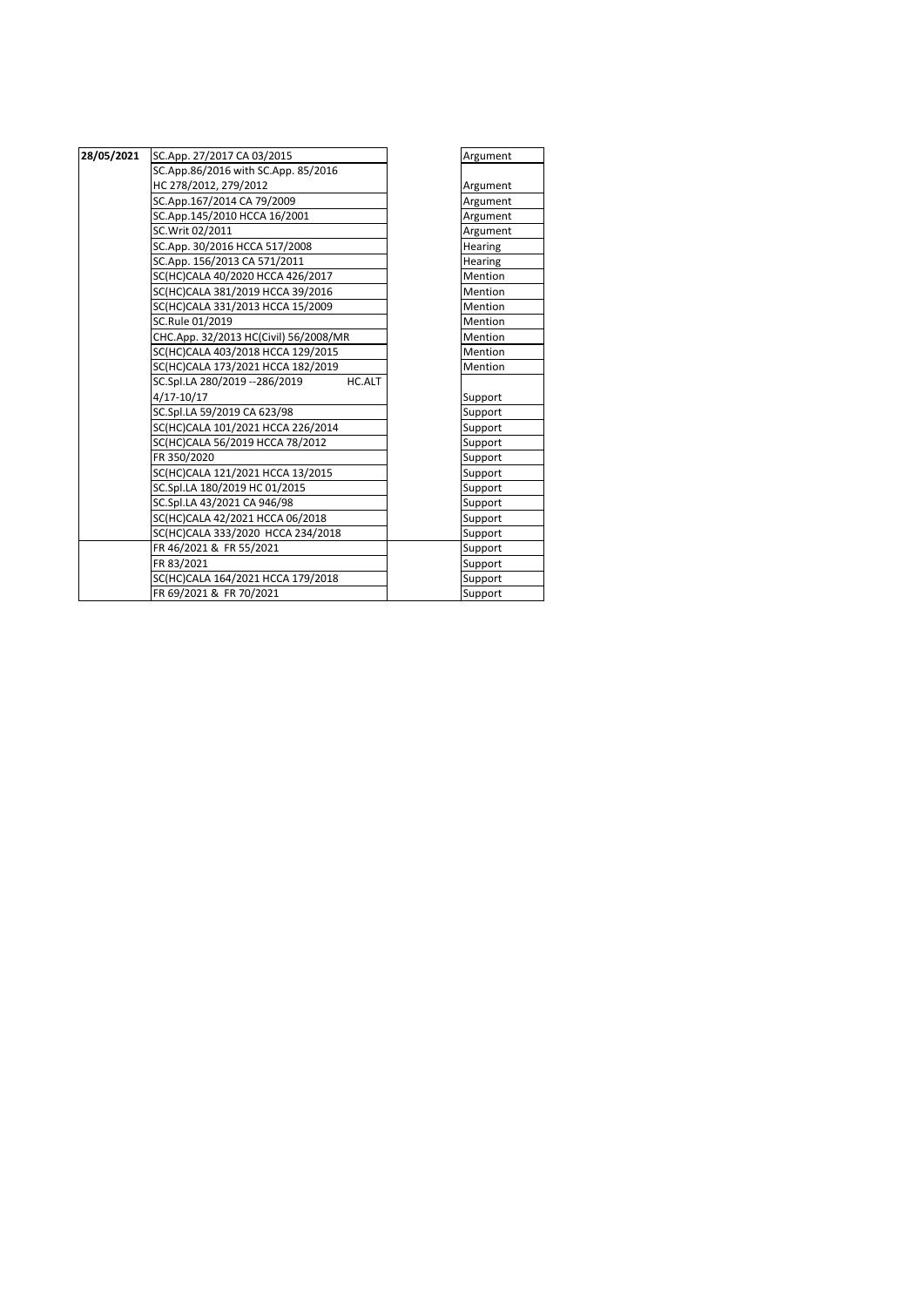| 31/05/2021 | SC.App.114/2012 HCCA 675/2009     | 13/10/2021 Argument |               |
|------------|-----------------------------------|---------------------|---------------|
|            | SC.App.26/2019 HCCA 247/2010      |                     | Argument      |
|            | FR 459/2016                       |                     | Argument      |
|            | FR 22/2014                        |                     | Hearing       |
|            | SC.App.100/2020 HCCA 42/2018      |                     | Hearing       |
|            | SC.App.101/2020 HCCA 43/2018      |                     | Hearing       |
|            | FR 36/2020 **                     |                     | Hearing       |
|            | SC.App. 51/2020 HCCA 74/2013      |                     | Hearing       |
|            | SC.App.85/2004 CA 1682/2002       |                     | Hearing       |
|            | CHC.App. 15/2015 HC 105/2013      |                     | Hearing       |
|            | FR 36/2020 with **                |                     |               |
|            | FR 348/2012 & 530/2012            |                     |               |
|            | FR 71/2016                        |                     | Mention       |
|            | FR 592/2011 with FR 591/2011      |                     | Mention       |
|            | FR 243/2014                       |                     | Mention       |
|            | FR 178/2020                       |                     | Mention       |
|            | FR 369/2020                       |                     | Mention       |
|            | SC(HC)CALA 453/2019 HCCA 180/2015 |                     | Mention       |
|            | FR 60/2020                        |                     | Mention       |
|            | SC(HC)CALA 401/2020 HCCA 81/2019  |                     | Sup. for Sub. |
|            | SC(HC)CALA 218/2017 HCCA 15/2003  |                     | Sup. for Sub. |
|            | FR 222/2015                       |                     | Support       |
|            | SC(HC)CALA 230/2020 HCCA 97/2018  |                     | Support       |
|            | SC.Spl.LA 20/2017 CA 242/2015     |                     | Support       |
|            | SC.Spl.LA 275/2018 CA 84/2016     |                     | Support       |
|            | SC.Spl.LA 215/2019 CA 12/2013     |                     | Support       |
|            | SC.HC/LA 64/2020 CHC 175/2018     |                     | Support       |
|            | FR 342/2020                       |                     | Support       |
|            | SC(HC)CALA 105/2018 HCCA 120/2010 |                     | Support       |
|            | SC.Spl.LA 64/2019 CA 594/96       |                     | Support       |
|            | FR 66/2021                        |                     | Support       |
|            | SC(HC)CALA 71/2021 HCCA 120/2017  |                     | Support       |
|            | FR 81/2021                        |                     | Support       |
|            | SC(HC)CALA 136/2021 HCCA 66/2016  |                     | Support       |
|            | FR 223/2020                       |                     | Support       |
|            | FR 102/2021                       |                     | Support       |
|            | FR 87/2021                        |                     | Support       |
|            | SC.Spl.LA 236/2020 CA 50/2014     |                     | Support       |
|            | FR 134/2021                       |                     | Support       |
|            | SC.App. 73/2016 CA 67/2008        |                     | To be Resumed |
|            | SC(HC)CALA 177/2021 HCCA 02/2015  |                     | Mention       |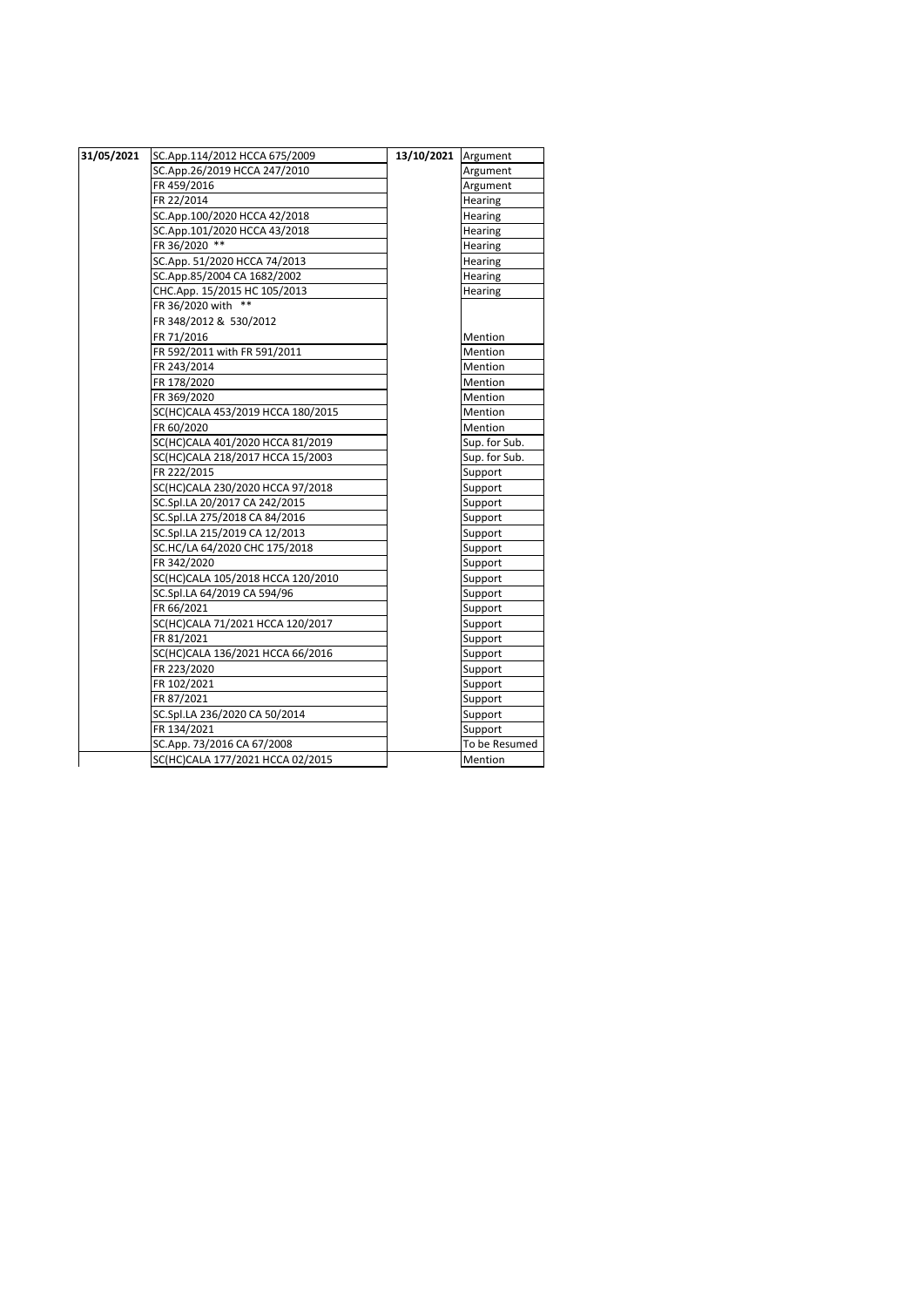| 01/06/2021 | SC.Spl.LA 124/2019 CA 25/2014          | 14/10/2021 | Argument      |
|------------|----------------------------------------|------------|---------------|
|            | FR 259/2020                            |            | Argument      |
|            | SC.App. 17/2012 CA 460/99              |            | Argument      |
|            | FR 164/2017                            |            | Argument      |
|            | SC.App. 175/2014 CA 379/97             |            | Argument      |
|            | SC.App.09/2016 HCCA 36/2009            |            | Argument      |
|            | FR 79/2019                             |            | Argument      |
|            | FR 267/2018                            |            | Argument      |
|            | SC.Misc 2/2011                         |            | Hearing       |
|            | SC.App. 131/2017 HCCA 23/2015          |            | Hearing       |
|            | SC.App. 130/2018 HCCA 33/2015          |            | Hearing       |
|            | SC.App.169/2018 HCCA 35/2008           |            | Hearing       |
|            | FR 65/2017                             |            | Hearing       |
|            | SC.App. 74/2016 HCCA 16/2010           |            | Hearing       |
|            | SC.App. 160/2015 HCCA 121/2010         |            | Hearing       |
|            | CHC.App. 23/2013 HC(Civil) 278/2011    |            | Hearing       |
|            | SC.App. 19/2019 HCCA 70/2015           |            | Hearing       |
|            | FR 879/2009                            |            | Mention       |
|            | FR 243/2017                            |            | Mention       |
|            | SC(HC)CALA 222/2016 HCCA 23/2014       |            | Mention       |
|            | SC.Spl.LA 09/2020 CA 326/97            |            | Mention       |
|            | CHC.App. 86/2014 HC(Civil) 167/2013    |            | Mention       |
|            | FR 346/2009                            |            | Mention       |
|            | SC.App.87/2014 HC 843/2011             |            | Mention       |
|            | FR 16/2021                             |            | Mention       |
|            | SC.TAB 1A-1F/2017                      |            | Mention       |
|            | FR289/2016,290/2016,301/2016,306/2016  |            |               |
|            | SC.Contempt 01/2017 with 306/2016,     |            |               |
|            | 260/2017, 262/2017, 263/2017,          |            | Mention       |
|            | FR 07/2018, 08/2018, 10/2018, 11/2018, |            |               |
|            | 170/2018, 171/2018, 172/2018, 176/2018 |            | Mention       |
|            | FR 141/2015                            |            | Mention       |
|            | SC(HC)CALA 54/2020 HCCA 1823/2018      |            | Sup. for Sub. |
|            | FR 05/2021                             |            | Support       |
|            | SC(HC)CALA 446/2019 HCCA 48/2010       |            | Support       |
|            | Spl.LA 31/2018 CA 476/99               |            | Support       |
|            | SC(HC)CALA 149/2020 HCCA 55/2018       |            | Support       |
|            | SC(HC)CALA 126/2020 HCCA 15/2019       |            |               |
|            | SC(HC)CALA 125/2020 HCCA 15/2019       |            | Support       |
|            | SC(HC)CALA 08/2021 HCCA 115/2015       |            | Support       |
|            | FR 252/2019                            |            | Support       |
|            | SC.Spl.LA 81/2020 CA 381/2017          |            | Support       |
|            | FR 351/2020                            |            | Support       |
|            | FR 268/2020                            |            |               |
|            | FR 269/2020                            |            | Support       |
|            | FR 231/2020                            |            | Support       |
|            | SC(HC)CALA 421/2018 HCCA 283/2013      |            | Support       |
|            | SC(HC)CALA 155/2021 HCCA 38/2018       |            | Support       |
|            | FR 46/2021                             |            | Support       |
|            | FR 55/2021                             |            | Support       |
|            | FR 06/2021                             |            | Support       |
|            | SC.Spl.LA 261/2020 CA 395/2017         |            | Support       |
|            | SC.Spl.LA 260/2020 CA 85/2018          |            | Support       |
|            | SC(HC)CALA 161/2021 HCCA 107/2017      |            | Support       |
|            | SC(HC)CALA 221/2021 HCCA 07/2021       |            | Support       |
|            | SC(HC)CALA 220/2021 HCCA 02/2021       |            | Support       |
|            | FR 325/2020                            |            | Support       |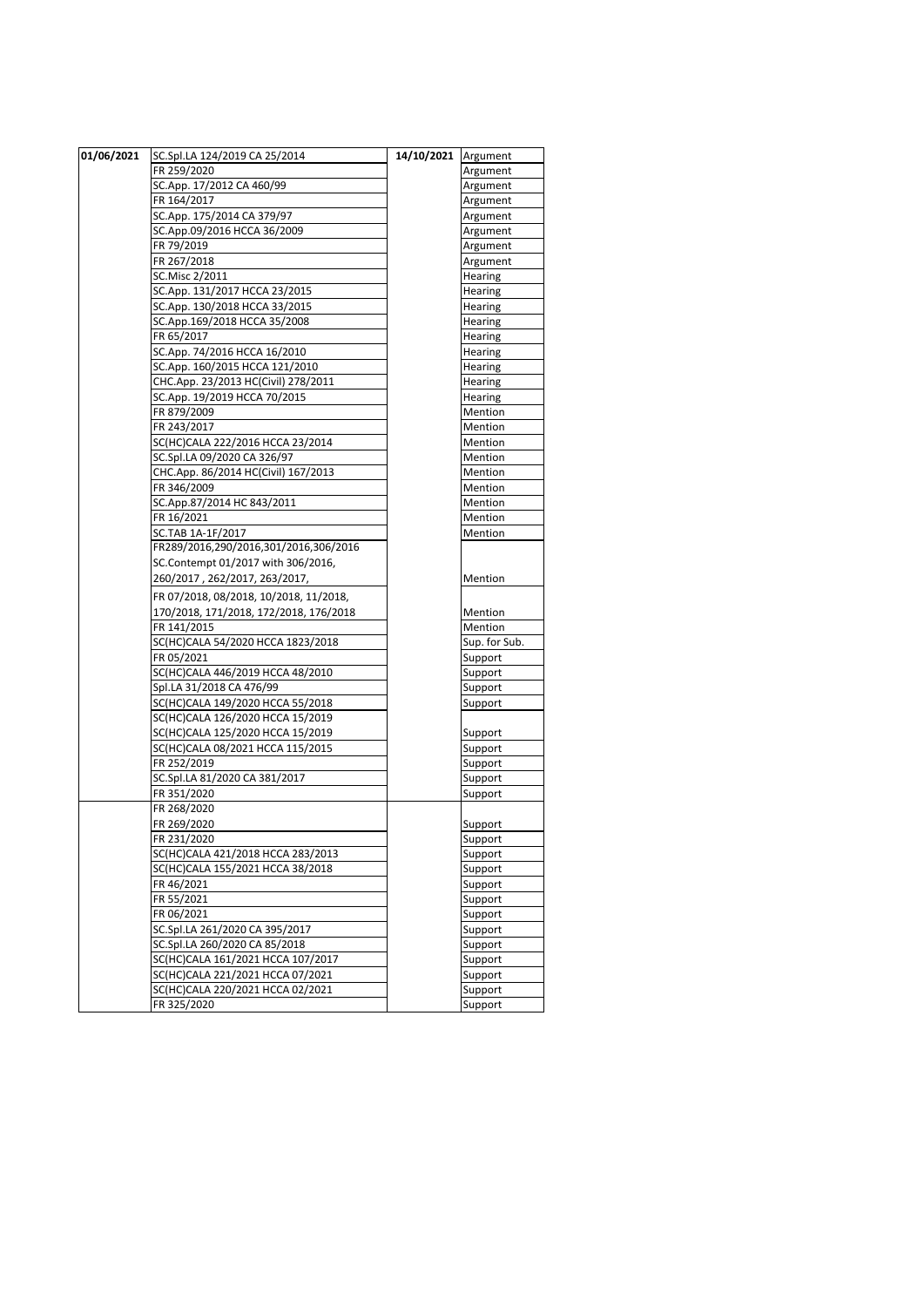| 02/06/2021 | FR 352/2014                          | 15/10/2021 | Argument       |
|------------|--------------------------------------|------------|----------------|
|            | SC.App. 52/2019 HCCA 978/2012        |            | Argument       |
|            | SC.App. 246/2017 HCCA 242A/2010      |            | Argument       |
|            | SC.App. 137/2018 HCCA 186/2010       |            | Argument       |
|            | FR 330/2018 with FR 332/2018         |            | Argument       |
|            | SC.App. 104/2017 HCCA 33/2015        |            | Argument       |
|            | CHC.App.44/2013 HC(Civil)110/2007    |            | <b>Hearing</b> |
|            | SC.App. 08/2020 HCCA 33/2016         |            | Hearing        |
|            | FR 505/2011                          |            | Hearing        |
|            | SC.App. 82/2019 CA 67/2016           |            | Hearing        |
|            | SC.App. 154/2019 HC 612/2017         |            | Hearing        |
|            | CHC.App. 40/2014 & CHC.App. 40A/2014 |            | Hearing        |
|            | SC.App. 28/2021 HCCA 13/2018         |            | <b>Hearing</b> |
|            | SC.App.38/2021 HC 01/2021            |            | Mention        |
|            | SC(HC)CALA 321/2019 HCCA 14/2018     |            | Support        |
|            | SC.Spl.LA 463/2019 CA 18/2016        |            | Support        |
|            | SC(HC)CALA 354/2020 HCCA 04/2020     |            | Support        |
|            | SC(HC)CALA 430/20 HCCA 211/2019      |            | Support        |
|            | FR 72/2020                           |            | Support        |
|            | SC.Spl.LA 263/2018 CA 188/2018       |            | Support        |
|            | SC(HC)CALA 102/2021 HCCA 78/2016     |            | Support        |
|            | SC.Spl.LA 137/2019 HC 09/2018        |            | Support        |
|            | FR 63/2021                           |            | Support        |
|            | Sc.Spl.LA 398/2018 CA 312/2018       |            | Support        |
|            | SC.Spl.LA 147/2020 CA 198-199/2013   |            | Support        |
|            | SC.HC/LA 09/2020 HC.ALT 57/2017      |            | Support        |
|            | FR 244/2020                          |            | Support        |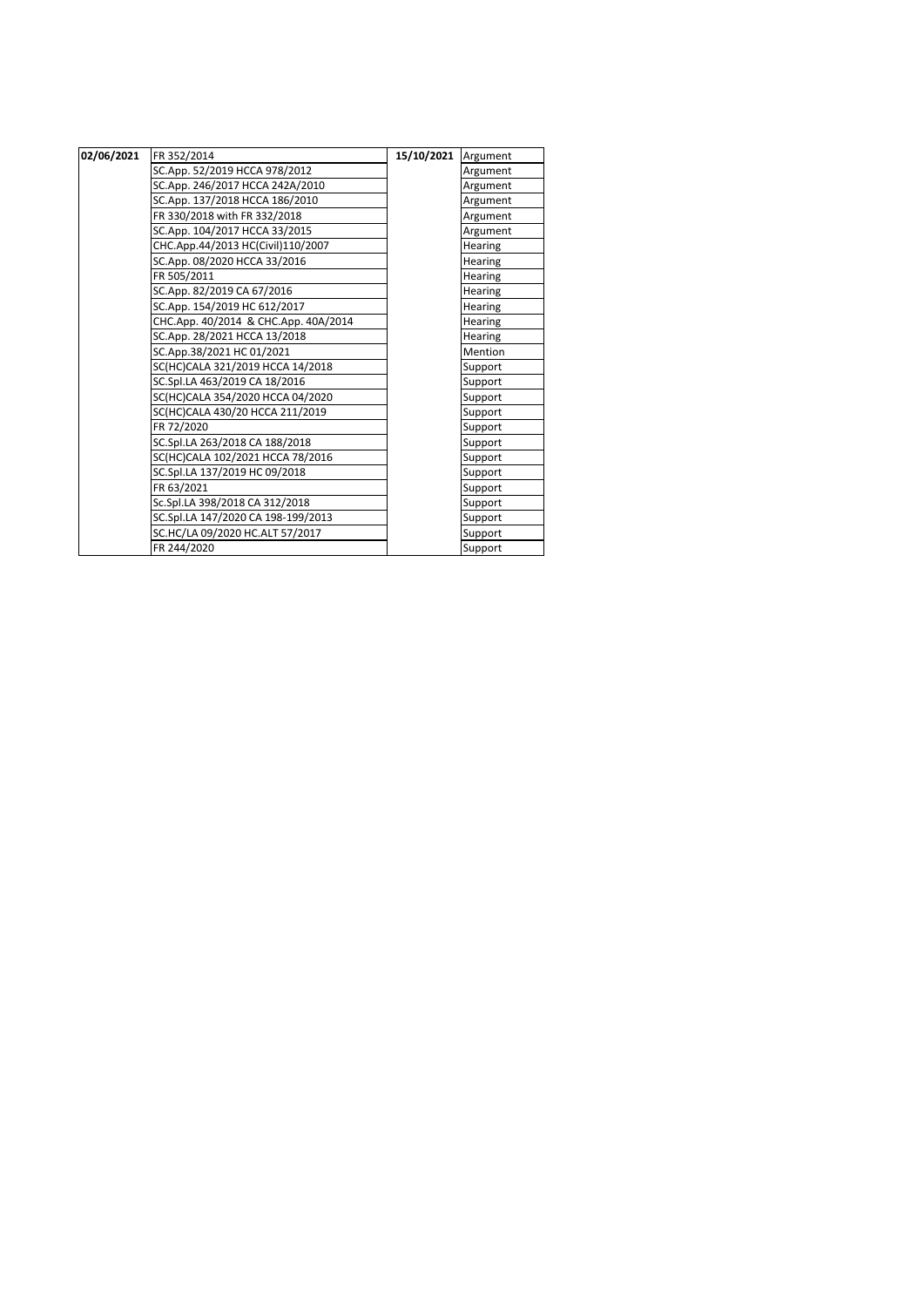| 03/06/2021 | SC.App. 81/2019 CA 326/2013                   | 18/10/2021 Argument |                |
|------------|-----------------------------------------------|---------------------|----------------|
|            | SC.App. 20/2011 HCCA 49/2008                  |                     | Argument       |
|            | FR 72/2018                                    |                     | Argument       |
|            | SC.App. 89/2017 HCCA 12/2014                  |                     | Argument       |
|            | CHC.App. 56/2014 HC(Civil) 125/2010           |                     | Argument       |
|            | SC.App. 95/2018 HCCA 87/2011                  |                     | Argument       |
|            | FR 371/2015                                   |                     | Argument       |
|            | SC.App.56/2017 CA 316/2016                    |                     | Argument       |
|            | FR 211/2016 with 41/2017                      |                     | Argument       |
|            | FR 346/2018                                   |                     | Hearing        |
|            | SC.App. 110/2020 CA 326/2013                  |                     | <b>Hearing</b> |
|            | FR 232/2016 with 235/2016,236/2016            |                     | Hearing        |
|            | SC.App. 17/2021 CA 255/2015-256/2015          |                     | Hearing        |
|            | SC.App. 30/2021 HC(Civil) 252/2018            |                     | Hearing        |
|            | SC(HC)CALA 17/2019 HCCA 332/2014              |                     | Mention        |
|            | SC(HC)CALA 54/2021 HCCA 187/2019              |                     | Mention        |
|            | SC.TAB 3A-3C/2017 HC 2160/2017                |                     | Mention        |
|            | SC.Spl.LA 303/2018 CA 290/2017                |                     | Mention        |
|            | SC(HC)CALA 118/2021 HC 79/2016                |                     | Mention        |
|            | FR 78/2021                                    |                     | Mention        |
|            | SC(HC)CALA 143/2021 HCCA 44/2019              |                     | Mention        |
|            | SC(HC)CALA 336/2020 HCCA 33/2019              |                     | Mention        |
|            | FR 33/2021                                    |                     | Mention        |
|            | SC.App. 20/2012 CA 1135/93                    |                     | Mention        |
|            | SC.App 161/2014 HCCA 250/2014                 |                     | Sup. for Sub.  |
|            | SC.Spl.LA 163/2020 CA 1220/2000               |                     | Sup. for Sub.  |
|            | FR 368/2019                                   |                     | Support        |
|            | FR 241/2020                                   |                     | Support        |
|            | SC(HC)CALA 107/2019 HCCA 50/2019              |                     | Support        |
|            | SC.Spl.LA 16/2021 CA 04/2018                  |                     | Support        |
|            | SC(HC)CALA 244/2020 HCCA 76/2019              |                     | Support        |
|            | SC(HC)CALA 118/2020 HCCA 23/2019              |                     | Support        |
|            | SC(HC)CALA 222/2020 HCCA 05/2019              |                     | Support        |
|            | FR 100/2018                                   |                     | Support        |
|            | SC.Spl.LA 88/2017 CA 506/2011                 |                     | Support        |
|            | SC(HC)CALA 303/2020 HCCA 07/2018              |                     | Support        |
|            | SC.Spl.LA 130/2020 CA 102/2016 with SC.Spl.LA |                     |                |
|            | 129/2020 CA 98/2016<br>SC.Spl.LA              |                     |                |
|            | 131/2020 CA 99/2016                           |                     |                |
|            | SC.Spl.LA 132/2020 CA 100/2016                |                     | Support        |
|            | SC(HC)CALA 400/2020 HCCA 17/2018              |                     | Support        |
|            | FR 44/2021 & 45/2021                          |                     | Support        |
|            | SC(HC)CALA 183/2021 HCCA 42/2019              |                     | Support        |
|            | SC(HC)CALA 184/2021 HCCA 54/2019              |                     | Support        |
|            | SC(HC)CALA 185/2021 HCCA 38/2019              |                     | Support        |
|            | SC(HC)CALA 182/2019 HCCA 48/2019              |                     | Support        |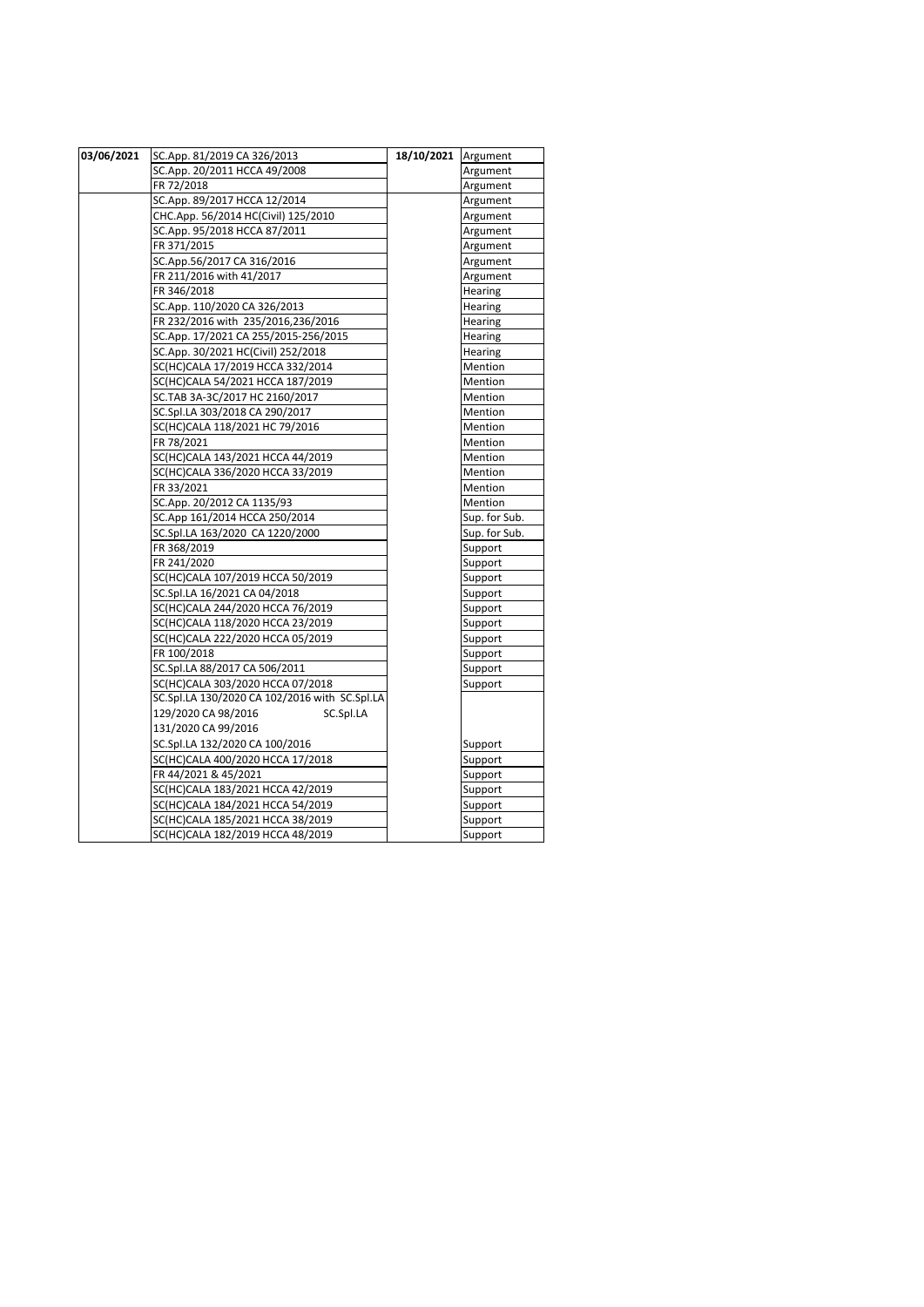| 04/06/2021 | SC.App. 101/2013 HCCA 85/2006                   | 21/10/2021 Argument |               |
|------------|-------------------------------------------------|---------------------|---------------|
|            | SC.App. 101/2019 HC 14/2018                     |                     | Argument      |
|            | SC.App. 116/2013 CA 30/2003                     |                     | Argument      |
|            | SC.App. 30/2019 HCCA 494/2007                   |                     | Argument      |
|            | CHC.App.15/2014 CHC 434/2010                    |                     | Argument      |
|            | SC.App. 31/2015 HCCA 242/2012                   |                     | Hearing       |
|            | SC.App. 194/2017 HC 22/2013                     |                     | Hearing       |
|            | SC.App. 205/2017 HC 46/2014                     |                     | Hearing       |
|            | SC.App. 160/2018 HCCA 17/2015                   |                     | Hearing       |
|            | SC.App. 208/2016, 209/2016 & 210/2016**         |                     | Hearing       |
|            | SC.App. 170/2011 CA 543/95                      |                     | Hearing       |
|            | FR 155/2018, 157/2018, 158/2018, 159/2019--     |                     |               |
|            | 162/2018, 258/2018 & 259/2018                   |                     | Mention       |
|            | SC. Revision 01/2017 with App. 208/16, 209/16 & |                     |               |
|            | 210/16**                                        |                     | Mention       |
|            | SC(HC)CALA 483/2019 HCCA 06/2009                |                     |               |
|            | SC(HC)CALA 490/2019 HCCA 06/2009                |                     | Mention       |
|            | SC(HC)CALA 448/2019 HCCA 1222/18                |                     | Mention       |
|            | FR 331/2015                                     |                     | Mention       |
|            | CHC.App.33/2014 CHC 304/2008                    |                     | Mention       |
|            | SC(HC)CALA 187/2016 CA 53/2003                  |                     | Sup. for Sub. |
|            | SC.Spl.LA 441/2019 CA 657/2000                  |                     | Sup. for Sub. |
|            | SC.Spl.LA 29/2020 CA 469/2008                   |                     | Support       |
|            | SC.Spl.LA 169/2020 CA 142/2019                  |                     | Support       |
|            | SC.Spl.LA 141/2019 CA 260/2019                  |                     | Support       |
|            | SC.Spl.LA 93/2019 CA 689/2011                   |                     | Support       |
|            | SC.Spl.LA 178/2020 CA 03/2019                   |                     | Support       |
|            | SC(HC)CALA 29/2021 HCCA 68/2017                 |                     | Support       |
|            | SC(HC)CALA 225/2020 HCCA 74/2017                |                     | Support       |
|            | SC(HC)CALA 113/2021 HCCA 279/2019               |                     | Support       |
|            | SC(HC)CALA 269/2019 HCCA 139/2016               |                     | Support       |
|            | SC(HC)CALA 420/2018 HCCA 17/2015                |                     | Support       |
|            | SC.HC/LA 41/2020 HC(Civil) 30/2019              |                     | Support       |
|            | FR 365/2019                                     |                     | Support       |
|            | SC.App. 37/2019 HCCA 49/2005                    |                     | Support       |
|            | FR 09/2020 & FR 10/2020                         |                     | Support       |
|            | CHC.App. 45/2014 HC(Civil) 119/2007             |                     | Support       |
|            | SC.Spl.LA 242/2020 CA 297/2015                  |                     | Support       |
|            | FR 105/2021                                     |                     | Support       |
|            | FR 155/2021                                     |                     | Support       |
|            | FR 378/2017                                     |                     | To be Resumed |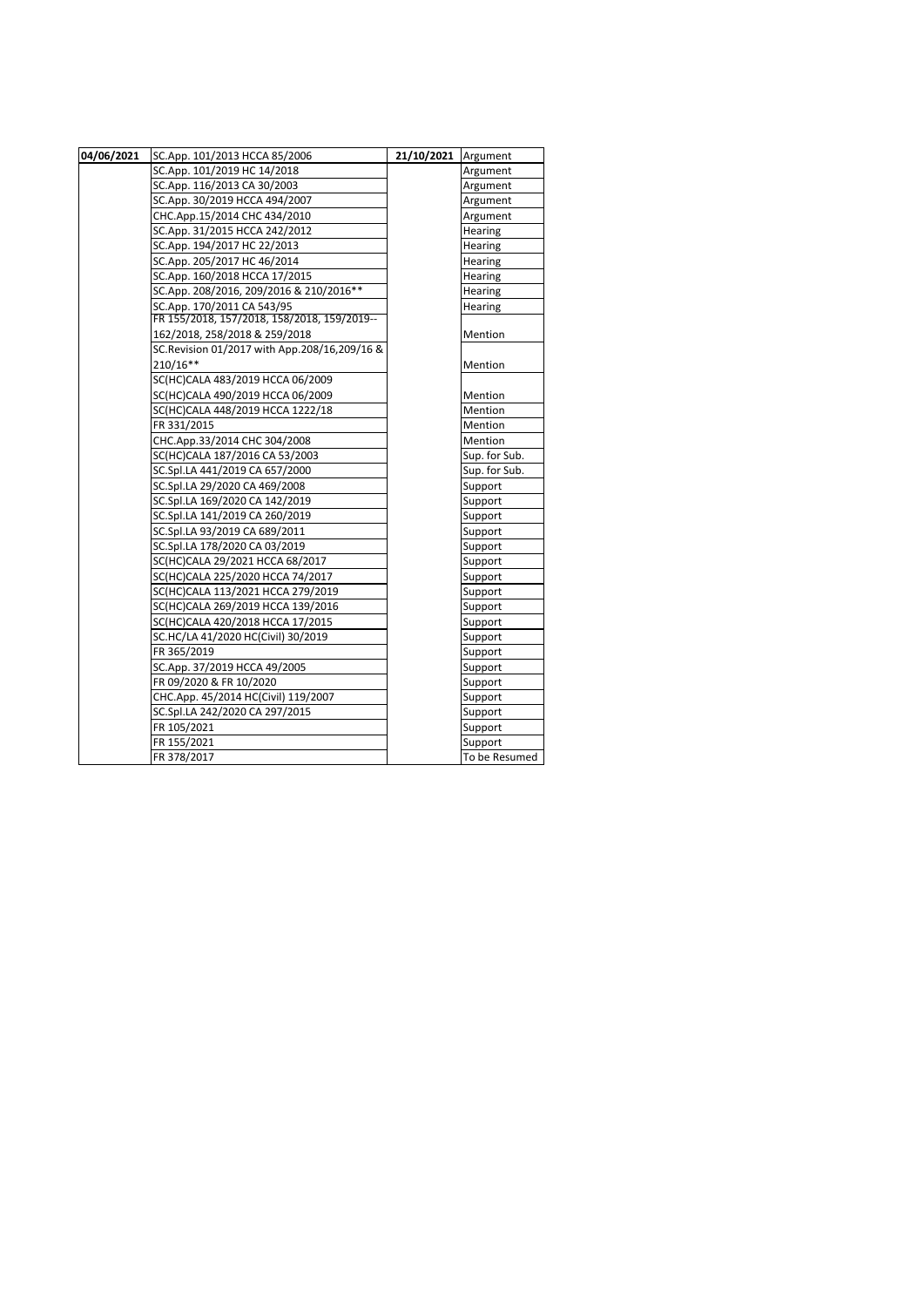| 07/06/2021 | SC.App. 45/2017 CA 1178/98            | 22/10/2021 | Hearing            |
|------------|---------------------------------------|------------|--------------------|
|            | SC.App. 19/2018 HCCA 161/2005         |            | Hearing            |
|            | SC.App. 102/2020 HCCA 159/2016        |            | Hearing            |
|            | SC.App. 98/2014 HCCA 30/2011          |            | Hearing            |
|            | SC.App. 01/2010                       |            | Hearing            |
|            | FR 243/2016                           |            | Argument           |
|            | FR 281/2017                           |            | Argument           |
|            | SC.App. 43/2016 HCCA 20/2003          |            | Argument           |
|            | FR 337/2016                           |            | Argument           |
|            | FR 20/2018 & 21/2018 with 377/2015 ** |            | Mention            |
|            | FR 377/2015 **                        |            | Hearing            |
|            | SC.Spl.LA 385/2018 CA 1030/2000       |            | Sup. for Sub.      |
|            | SC.Spl.LA 44/2020 CA 05/2008          |            | Support            |
|            | SC.Spl.LA 139/2020 CA 204/2015        |            | Support            |
|            | SC.Spl.LA 71/2020 CA 98/2003          |            | Support            |
|            | SC.Spl.LA 435/2018 CA 219-220/2013    |            | Support            |
|            | CHC.App. 19/2013 HC 552/2009          |            | Argument           |
|            | CHC.App.61/2013 HC 01/2009            |            | Mention            |
|            | FR 408/2018                           |            | Support            |
|            | SC(HC)CALA 350/2020 HCCA 27/2019      |            | Mention            |
|            | SC.HC/LA 34/2021 HC 51/2020           |            | Support            |
|            | SC(HC)CALA 485/2019 HCCA 36/2019      |            | Mention            |
|            | SC.Spl.LA 243/2020 CA 291/2015        |            | Mention            |
|            | SC.Spl.LA 427/2019 CA 151/2013        |            | Mention            |
|            | SC(HC)CALA 149/2021 HCCA 184/2018     |            | Support            |
|            | SC.Writ 12/2019                       |            | Mention            |
|            | FR 246/2020                           |            | Mention            |
|            | FR 245/2020                           |            | Mention            |
|            | FR 54/2021                            |            | Mention            |
|            | FR 135/2021                           |            | Support            |
| 08/06/2021 | SC.App.97/2012 HCCA 237/2007          |            | Argument           |
|            | SC.App.121/2019 HCCA 59/2018          |            | Argument           |
|            | SC.App. 162/2014 HCCA 1052/2009       |            | Argument           |
|            | SC.App. 238/2016 HCCA 04/2009         |            | Argument           |
|            | FR 188/2017                           |            | Argument           |
|            | SC.App. 34/2018 CA 11/2016            |            | Argument           |
|            | FR 266/2015                           |            | Argument           |
|            | SC.App. 25/2012 HCCA 100/2008         |            | Hearing            |
|            | SC.App. 239/2016 HCCA 37/2007         |            | Hearing            |
|            | FR 315/2011                           |            | Hearing            |
|            | FR 125/2017 with 34/2017              |            | Hearing            |
|            | FR 879/2009                           |            | Hearing            |
|            | SC.App. 228/2016 HC(Civil) 32/2012    |            | Hearing            |
|            | SC.App. 63/2019 HCCA 111/2010         |            | Mention            |
|            | SC.App. 29/2013 HCCA 35/2008          |            | Mention            |
|            | SC(HC)CALA 405/2020 HCCA 15/2018      |            | Mention            |
|            | SC.App. 75/2017 HCCA 524/2014         |            | Mention            |
|            | SC.Spl.LA 28/2016 CA 633/2011         |            | Support            |
|            | SC(HC)CALA 81/2020 HC 161/2018        |            | Support            |
|            | SC(HC)CALA 98/2019 HCCA 20/2018       |            | Support            |
|            | FR 255/2020                           |            | Support            |
|            | SC(HC)CALA 205/2020 HCCA 217/2014     |            | Support            |
|            | SC.HC/LA 89/2020 CHC 209/2018         |            | Support            |
|            | FR 358/2020                           |            | Support            |
|            | SC.Spl.LA 227/2020 CA 144/2018        |            | Support            |
|            | FR 47/2021                            |            | Support            |
|            | SC.Spl.LA 144/2020 HC 3448/2006       |            | Support            |
|            | FR 65/2021                            |            |                    |
|            | FR 112/2021                           |            | Support<br>Support |
|            |                                       |            |                    |
|            | FR 140/2021<br>FR 79/2021             |            | Support            |
|            |                                       |            | Support            |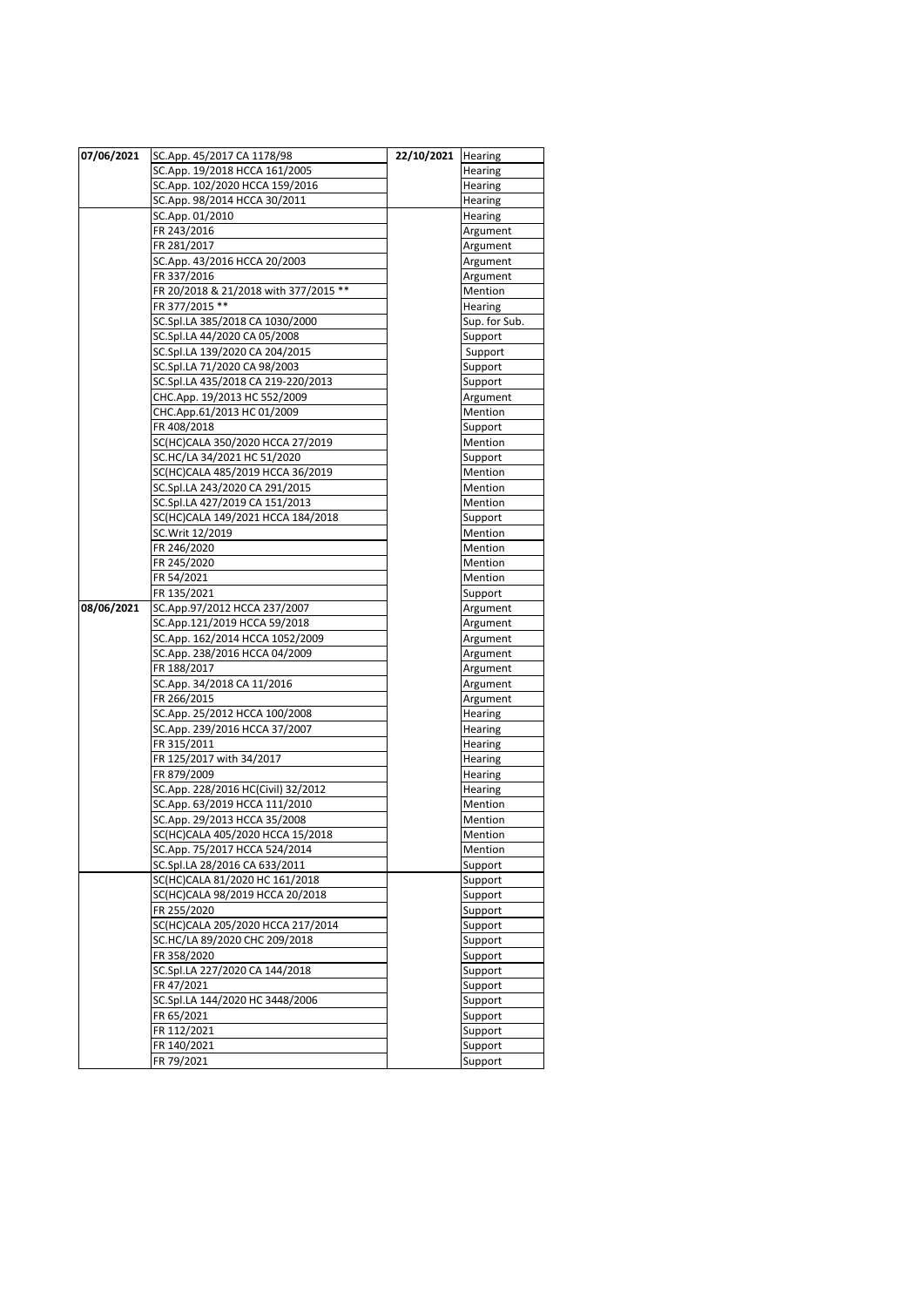| 09/06/2021 | SC.App. 135/2016 HCCA 88/2011                   | 25/10/2021 Argument |                    |
|------------|-------------------------------------------------|---------------------|--------------------|
|            | FR 143/2018                                     |                     | Argument           |
|            | CHC.App. 66/2013 HC 208/2007                    |                     | Argument           |
|            | SC.App. 122/2017 HCCA 121/2016                  |                     | Argument           |
|            | SC.App. 173/2013 HC 122/2016                    |                     | Argument           |
|            | SC.App. 175/2018 CA 1220/2011                   |                     | Argument           |
|            | SC.App. 165/2018 HCCA 95/2018                   |                     | Argument           |
|            | SC.App. 57/2016 HCCA 84/2007                    |                     | Argument           |
|            | SC.App. 197/2018 HC 5230                        |                     | Hearing            |
|            | SC.App. 150/2014 HCCA 69/2000                   |                     | Hearing            |
|            | FR 23/2014                                      |                     | Hearing            |
|            | SC.App. 05/2021 HCCA 29/2018                    |                     | Hearing            |
|            | SC.App. 38/2018 HCCA 155/2011                   |                     | Hearing            |
|            | FR 311/2016                                     |                     | Hearing            |
|            | FR 436/2017                                     |                     | Mention            |
|            | FR 376/2019                                     |                     | Mention            |
|            | SC(HC)CALA 350/2019 HCCA 139/2018               |                     | Mention            |
|            |                                                 |                     | Mention            |
|            | SC(HC)CALA 376/2017 HCCA 63/2016                |                     | Mention            |
|            | SC(HC)CALA 61/2021 HCCA 147/2018<br>FR 368/2020 |                     | Mention            |
|            | SC.App. 01/2020 CA 752/99,753/99                |                     | Sup. for Sub.      |
|            | SC(HC)CALA 10/2020 HCCA 37/2016                 |                     | Support            |
|            | SC(HC)CALA 302/2019 HCCA 07/2015                |                     | Support            |
|            | SC(HC)CALA 421/2019 HCCA 105/2017               |                     | Support            |
|            | SC(HC)CALA 69/2019 HCCA 09/2013                 |                     |                    |
|            | SC(HC)CALA 393/2020 HCCA 03/2020                |                     | Support<br>Support |
|            | SC.Spl.LA 03/2021 CA 07/2017                    |                     | Support            |
|            | FR 131/2020                                     |                     | Support            |
|            | SC(HC)CALA 156/2021 HCCA 148/2014               |                     | Support            |
|            | SC(HC)CALA 16/2020 HCCA 06/2016                 |                     | Support            |
|            | SC(HC)CALA 14/2021 HCCA 13/2019                 |                     | Support            |
|            | SC(HC)CALA 200/2021 HCCA 20/2014                |                     | Support            |
|            | SC(HC)CALA 176/2021 HCCA 34/2014                |                     | Support            |
| 10/06/2021 | FR 142/2017                                     |                     | Argument           |
|            | SC.App. 218/2016 HCCA 24/2012                   |                     | Argument           |
|            | SC.App. 228/2014 CA 205/2008                    |                     | Argument           |
|            | SC.App. 72/2019 HC/LS 62/2014                   |                     | Argument           |
|            | SC.App. 37/2017 HCCA 72/2009                    |                     | Argument           |
|            | SC.App. 127/2013 HCCA 67/2008                   |                     | Argument           |
|            | FR 266/2014                                     |                     | Argument           |
|            | SC.App. 183/2015 HCCA 338/2002                  |                     | Argument           |
|            | SC.App. 167/2016 HCCA 142/2004                  |                     | Argument           |
|            | SC.App.90/2011 HCCA 68/2001                     |                     | Hearing            |
|            | SC.App. 137/2019 HCCA 59/2013                   |                     | Hearing            |
|            | SC.App. 241/2017 HCCA 603/2008                  |                     | Hearing            |
|            | CHC.37/2011 HC(Civil) 285/2006                  |                     | Hearing            |
|            | SC.App. 21/2015 HCCA 08/2011                    |                     | Hearing            |
|            | FR 64/2017                                      |                     | Hearing            |
|            | FR 152/5017                                     |                     | Mention            |
|            | SC.HC/LA 71/2020 HC 189/2020                    |                     | Mention            |
|            | SC.Spl.LA 40/2019 CA 811/2000                   |                     | Sup. for Sub.      |
|            | FR 446/2019                                     |                     | Support            |
|            | SC.Spl.LA 11/2019 CA 378/2013                   |                     | Support            |
|            | SC.Spl.LA 71/2017 CA 178/2010                   |                     | Support            |
|            | FR 380/2015, 407/2015 & 434/2015                |                     | Support            |
|            | FR 42/2021                                      |                     | Support            |
|            | FR 172/2020                                     |                     | Support            |
|            | SC.Spl.LA 270/2020 CA 274/2018                  |                     | Support            |
|            | SC(HC)CALA 397/2020 HCCA 94/2019                |                     | Support            |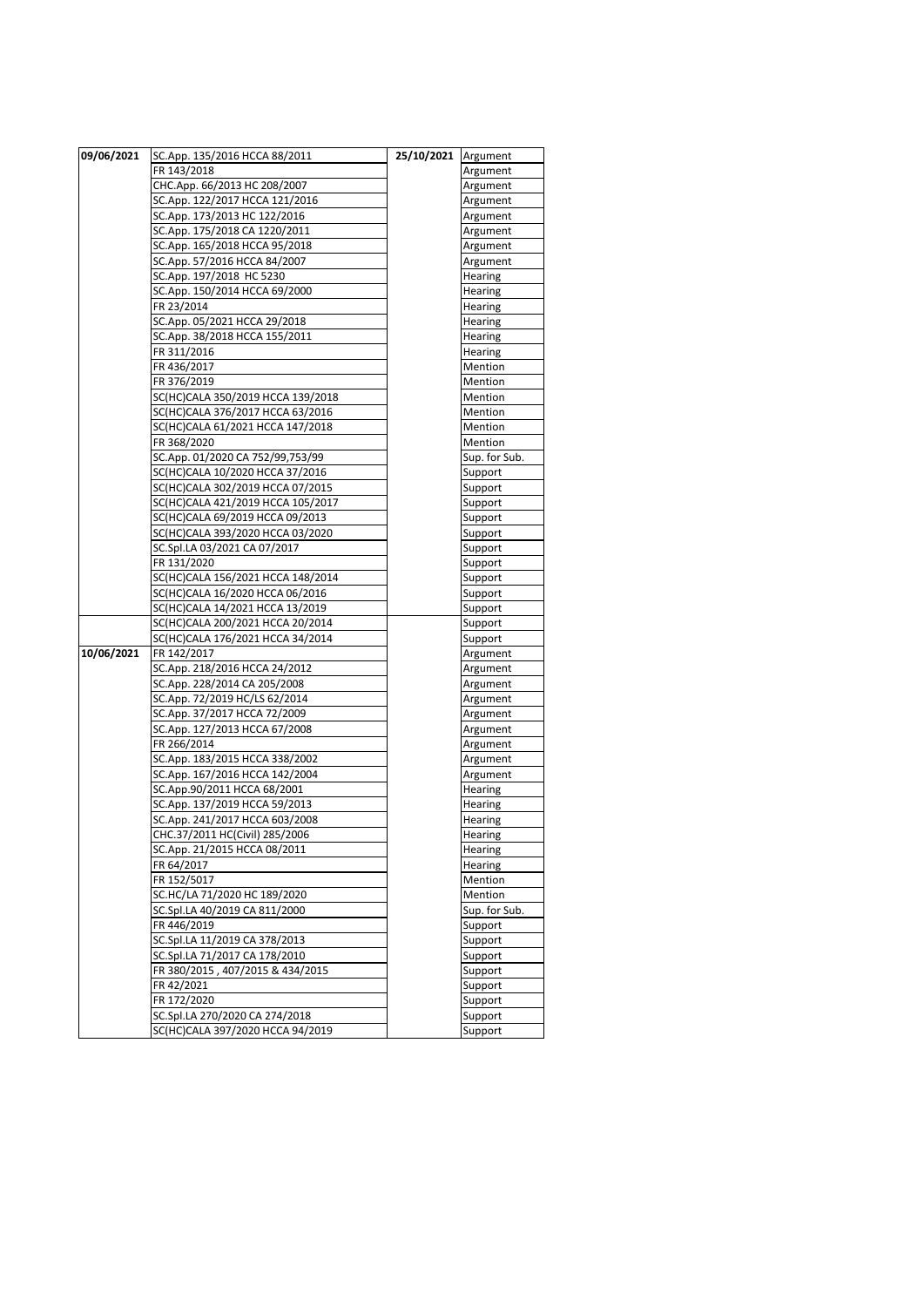|            | 11/06/2021 SC.App. 103/2017 HCCA 32/2018    | 26/10/2021 Argument |               |
|------------|---------------------------------------------|---------------------|---------------|
|            | FR 44/2019 with 83/2019--86/2019, 91/2019-- |                     |               |
|            | 97/2019, 99/2019-- 102/2019                 |                     | Argument      |
|            | SC.App 179/2019 HCCA 102/2014               |                     | Argument      |
|            | CHC.App. 09/2009 HC(Civil) 17/2008          |                     | Argument      |
|            | SC.App. 84/2017 HC 31/2011                  |                     | Argument      |
|            | FR 40/2016                                  |                     | Argument      |
|            | SC.App. 34/2011 HCCA 183/2003               |                     | Argument      |
|            | FR 427/2018                                 |                     | Argument      |
|            | FR 658/2012                                 |                     | Hearing       |
|            | SC.App. 234/2017 HC 78/2013                 |                     | Hearing       |
|            | FR 140/2017                                 |                     | Hearing       |
|            | SC(HC)CALA 228/2020 HCCA 125/2017           |                     | Mention       |
|            | SC.App. 136/2019 HCCA 133/2013              |                     | Sup. for Sub  |
|            | SC(HC)CALA 28/2021 HCCA 236/2015            |                     | Support       |
|            | SC.Spl.LA 115/2020 CA 2014/2004             |                     | Support       |
|            | SC.Spl.LA 119/2019 CA 01/2014               |                     | Support       |
|            | SC(HC)CALA 247/2020 HCCA 206/2019           |                     | Support       |
|            | SC.HC/LA 22/2018 HCARB 122/2016 with        |                     |               |
|            | 173/2013                                    |                     | Support       |
|            | SC(HC)CALA 270/2020 HCCA 22/2014            |                     | Support       |
|            | SC.Spl.LA 228/2020 CA 431/2016              |                     | Support       |
|            | SC.Spl.LA 440/2019 CA 145/2000              |                     | Support       |
|            | SC.Spl.LA 314/2018 CA 117/2014              |                     | Support       |
|            | FR 505/2019                                 |                     | Support       |
|            | SC(HC)CALA 220/2020 HCCA 87/2010            |                     | Support       |
|            | SC.Spl.LA 40/2021 HCALT 17/2019             |                     | Support       |
|            | SC.Spl.LA 70/2021 CA 180/2018               |                     | Support       |
|            | FR 277/2020                                 |                     | Support       |
|            | FR 278/2020                                 |                     | Support       |
|            | SC.Spl.LA 82/2021 HC 31/2019                |                     | Support       |
| 14/06/2021 | SC.App. 33/2014 HCCA 57/2008                | 27/10/2021          | Argument      |
|            | SC.App. 102/2019 HCCA 65/2016               |                     |               |
|            | FR 82/2013                                  |                     | Argument      |
|            | SC.App. 92/2019 HC(Civil) 29/2018           |                     | Argument      |
|            | SC.App. 126/2018 CA 177/2016                |                     | Argument      |
|            |                                             |                     | Argument      |
|            | SC.App. 07/2021 HCCA 03/2018                |                     | Argument      |
|            | SC.App. 196/2017 HCCA 115/2007              |                     | Argument      |
|            | SC.App. 67/2018 CA 1789/2002                |                     | Argument      |
|            | CHC.App. 32/2015 HC 49/2011/18              |                     | Argument      |
|            | SC.App.21/2018 HCCA 114/2014                |                     | Hearing       |
|            | CHC App. 64/2013 HC(Civil) 168/2008         |                     | Hearing       |
|            | SC.App. 63/2019 HCCA 111/2010               |                     | Hearing       |
|            | SC.App. 60/2004 CA 613/92                   |                     | Hearing       |
|            | SC.App. 88/2017 HCCA 145/2008               |                     | Hearing       |
|            | SC.App. 44/2017 HC(Civil) 56/2006           |                     | Hearing       |
|            | FR 333/2019                                 |                     | Hearing       |
|            | SC.App. 156/2017 HCCA 629/2012              |                     | Mention       |
|            | SC(HC)CALA 92/2018 HCCA 68/2016             |                     | Mention       |
|            | SC.Spl.LA 366/2019 HC 5389/2018             |                     | Support       |
|            | SC.Spl.LA 421/2019 HC 52/2010               |                     | Support       |
|            | SC(HC)CALA 211/2018 HCCA 17/2017            |                     | Support       |
|            | SC(HC)CALA 203/2019 HCCA 19/2017            |                     | Support       |
|            | FR 79/2020 & FR 95/2020                     |                     | Support       |
|            | FR 114/2017                                 |                     | Support       |
|            | SC.Spl.LA 146/2020 CA(PHC)51/2020           |                     | Support       |
|            | FR 93/2021                                  |                     | Support       |
|            | FR 106/2021 with FR 107/2021                |                     | Support       |
|            | SC.App. 37/2014 HCCA 12/2008                |                     | To be Resumed |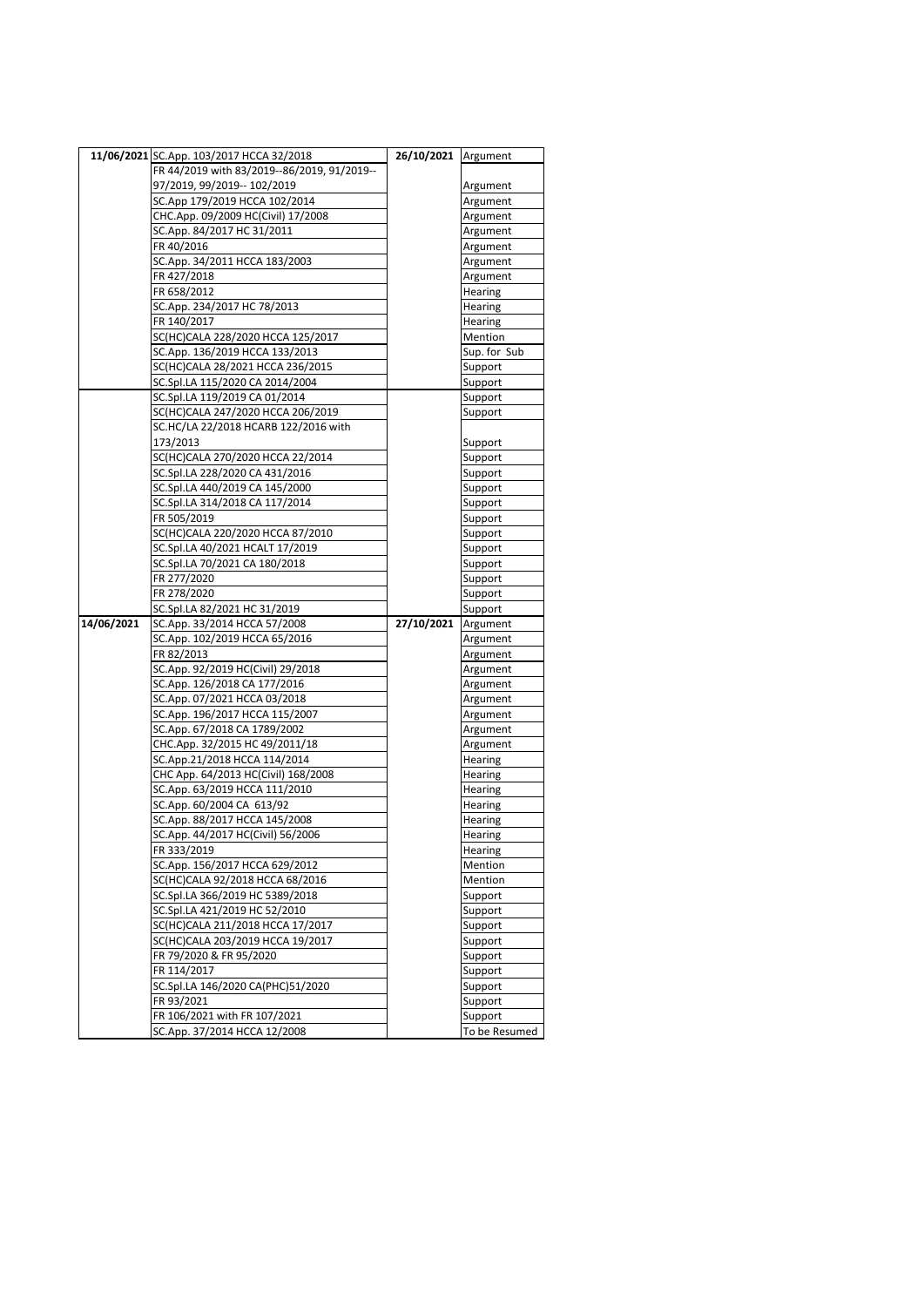| 15/06/2021 | SC.App. 194/2018 HCCA 07/2014                                        | 28/10/2021 | Argument           |
|------------|----------------------------------------------------------------------|------------|--------------------|
|            | FR 268/2009                                                          |            | Argument           |
|            | FR 250/2012                                                          |            | Argument           |
|            | SC.App. 219/2014 HCCA 12/2011                                        |            | Argument           |
|            | SC.App. 106/2018 HCCA 59/2004                                        |            | Argument           |
|            | SC.App. 171/2018 with 172/2018                                       |            |                    |
|            | CA 73-74/2010                                                        |            | Argument           |
|            | FR 387/2019                                                          |            | Argument           |
|            | SC.App. 119/2014 HCCA 518/2013                                       |            | Argument           |
|            | SC.App. 58/2017 HCCA 1544/2014                                       |            | Argument           |
|            | FR 281/2020                                                          |            | Hearing            |
|            | SC.App. 85A/2009 HCCA 17/2007                                        |            | Hearing            |
|            | SC.App. 200/2017 HCCA 15/2013                                        |            | Hearing            |
|            | FR 74/2013                                                           |            | Hearing            |
|            | CHC App. 22/2013 HC(Civil) 150/2009                                  |            | Hearing            |
|            | SC.App. 58/2020 HC(Civil) 32/2012                                    |            | Hearing            |
|            | FR 171/2016                                                          |            | Mention            |
|            | SC.HC/LA 93/2019 CHC 625/2019                                        |            | Mention            |
|            | SC(HC)CALA 18/2021 HCCA 28/2015                                      |            | Mention            |
|            | FR 313/2020                                                          |            | Mention            |
|            | SC.Spl.LA 237/2014 CA 730/2010                                       |            | Support            |
|            | FR 365/2020                                                          |            | Support            |
|            | SC(HC)CALA 385/2020 HCCA 191/2018                                    |            | Support            |
|            | FR 25/2021                                                           |            | Support            |
|            | SC(HC)CALA 164/2020 HCCA 199/2018                                    |            | Support            |
|            | FR 12/2021                                                           |            | Support            |
|            | FR 01/2021                                                           |            | Support            |
|            | SC.Spl.LA 57/2021 HC 09/2018                                         |            | Support            |
|            | SC.Spl.LA 56/2021 HC 07/2018                                         |            | Support            |
|            | SC.Spl.LA 55/2021 HC 06/2018                                         |            | Support            |
|            | FR 260/2020                                                          |            | Support            |
|            | FR 139/2021                                                          |            | Support            |
|            | SC.Spl.LA 242/2019 CA 1349/2000                                      |            | Support            |
| 16/06/2021 | SC.App. 219/2017 HCCA 46/2015                                        | 29/10/2021 | Argument           |
|            | SC.App. 41/2016 HC 32/2014                                           |            | Argument           |
|            | SC.App. 159/2017 HC(Civil) 37/2013                                   |            | Argument           |
|            | SC.App. 61/2014 HCCA 01/2008                                         |            | Argument           |
|            | CHC 32/2014 HC 436/2009                                              |            | Argument           |
|            | SC.App. 231/2017 HCCA 1471/2013                                      |            | Argument           |
|            | SC(HC)CALA 137/2021 HCCA 02/2021                                     |            | Argument           |
|            | SC.App.135/2017 HCCA 06/2013                                         |            | Hearing            |
|            | CHC.App. 24/2008 HC 07/2006                                          |            | Hearing            |
|            | CHC.App.10/2014 HC(Civil) 256/2011                                   |            | Hearing            |
|            | SC.App. 149/2016 HCCA 02/2008                                        |            | Hearing            |
|            | SC(HC)CALA 03/2019 HCCA 19/2016                                      |            | Hearing            |
|            | FR 376/2019                                                          |            | Hearing            |
|            | SC.App. 22/2017 HCCA 45/2016                                         |            | Hearing            |
|            | SC.App. 205/2014 HCCA 59/2010                                        |            | Hearing            |
|            | FR 52/2021                                                           |            | Hearing            |
|            | FR 396/2018                                                          |            | Mention            |
|            | SC.Spl.LA 227/2017 CA 127/2017                                       |            | Mention            |
|            | SC(HC)CALA 131/2021 HCCA 105/2017                                    |            | Mention            |
|            | FR 319/2013                                                          |            | Mention            |
|            | SC(HC)CALA 49/2021 HCCA 25/2019                                      |            | Mention            |
|            | SC.Spl.LA 25/2020 CA 124/2019                                        |            | Support            |
|            | FR 440/2019                                                          |            | Support            |
|            | SC.Spl.LA 39/2021 HC 28/2019                                         |            | Support            |
|            | FR 143/2020                                                          |            | Support            |
|            | SC(HC)CALA 333/2018 HCCA 59/2017                                     |            | Support            |
|            | SC(HC)CALA 75/2021 HCCA 41/2018                                      |            | Support            |
|            | SC.HC/LA 04/2021 CHC 44/2020                                         |            | Support            |
|            |                                                                      |            |                    |
|            | SC.Spl.LA 14/2020 CA 280/2003                                        |            | Support            |
|            | SC(HC)CALA 166/2021 HCCA 275/2020                                    |            | Support            |
|            | SC(HC)CALA 170/2021 HCCA 250/2019<br>SC.Spl.LA 358/2018 HC 2543/2018 |            | Support<br>Support |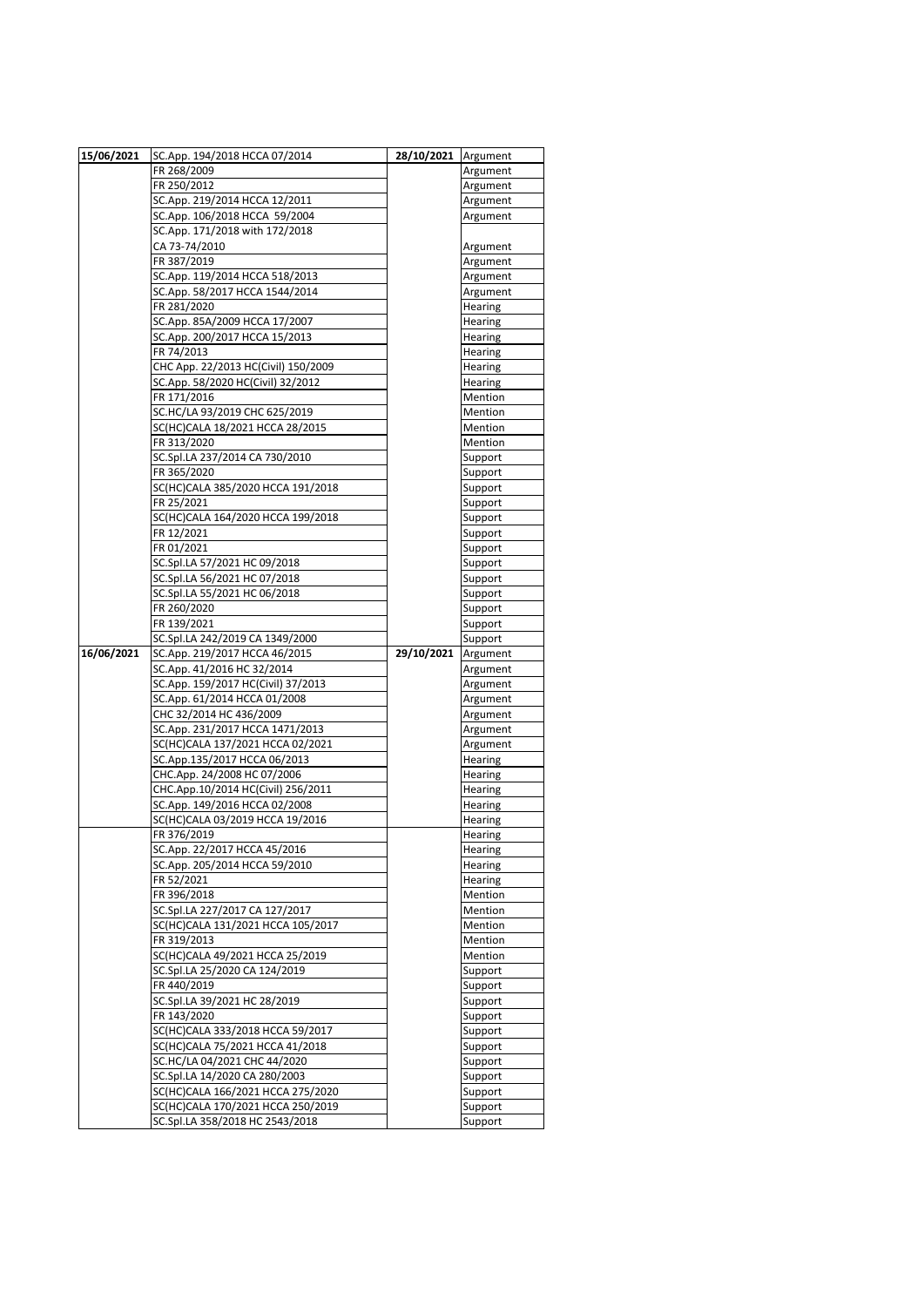| 17/06/2021 | SC.App. 106/2017 HCCA 36/2016        | 01/11/2021 Argument |          |
|------------|--------------------------------------|---------------------|----------|
|            | SC.App. 18/2021 HCCA 12/2016         |                     | Argument |
|            | SC.App. 85/2017 HCCA 31/2008         |                     | Argument |
|            | SC.App. 15/2014 CA 868/2008          |                     | Hearing  |
|            | SC.App. 133/2015 HCCA 157/2012       |                     | Hearing  |
|            | SC.App. 36/2017 HCCA 24/2016         |                     | Hearing  |
|            | Sc.App. 98/2016 HCCA 116/2007        |                     | Hearing  |
|            | SC.App. 155/2017 HCCA 08/2014        |                     | Hearing  |
|            | SC.App.68/2014 HCCA 164/2007         |                     | Hearing  |
|            | SC.App. 211/2016 HCCA 80/2012        |                     | Hearing  |
|            | SC.App. 29/2013 HCCA 35/2008         |                     | Hearing  |
|            | FR 56/2018                           |                     | Hearing  |
|            | SC(HC)CALA 108/2021 HCCA 269/2019    |                     | Mention  |
|            | SC(HC)CALA 403/2019 HCCA 02/2017     |                     | Support  |
|            | SC(HC)CALA 431/2017 HCCA 92/2014     |                     | Support  |
|            | SC.Spl.LA 10/2020 CA 312-315/2015    |                     | Support  |
|            | SC(HC)CALA 508/2019 HCCA 21/2015     |                     | Support  |
|            | SC.Spl.LA 22/2020 CA 34/2016         |                     | Support  |
|            | SC(HC)CALA 493/2019 HCCA 13/2016     |                     | Support  |
|            | FR 27/2021                           |                     | Support  |
|            | SC.Spl.LA 244/2020 CA 364/2016       |                     | Support  |
|            | SC(HC)CALA 355/2020 HCCA 23/2017     |                     | Support  |
|            | SC(HC)CALA 116/2021 HCCA 324/2019    |                     | Support  |
|            | SC(HC)CALA 190/2021 HCCA 64/2020     |                     | Support  |
|            | FR 133/2021                          |                     | Support  |
|            | SC.Spl.LA 71/2021 CA 398/2015        |                     | Support  |
|            | SC(HC)CALA 515/2019 HCCA 91/2017     |                     | Support  |
|            | SC.Spl.LA 355/2019 CA 83/2014        |                     | Support  |
| 18/06/2021 | CHC. App. 05/2010 HC(Civil) 273/2010 |                     | Argument |
|            | SC.App.142/2016 HCCA 95/2008         |                     | Argument |
|            | SC.App. 10/2018 HCCA 137/2012        |                     | Argument |
|            | SC.App. 204/2014 HC(Civil) 04/2012   |                     | Argument |
|            | FR 436/2017                          |                     | Argument |
|            | SC.App. 76/2016 HCCA 98/2015         |                     | Argument |
|            | FR 248/2016                          |                     | Argument |
|            | SC.App. 201/2017 HC 432/2016         |                     | Argument |
|            | SC.App 123/2017 HCCA 21/2017         |                     | Hearing  |
|            | SC.App. 32/2018 HCALT 90/2016 with   |                     |          |
|            | SC.App.33/2018 HC.ALT 91/2016        |                     | Hearing  |
|            | SC.App. 86/2011 HCCA 49/2010         |                     | Hearing  |
|            | SC(HC)CALA 400/2019 HCCA 13/2017     |                     | Hearing  |
|            | SC.App. 236/2016 HCCA 1326/2012      |                     | Hearing  |
|            | SC.App. 155/2018 HCCA 68/2009        |                     | Mention  |
|            | SC(HC)CALA 29/2020 HCCA 41/2018      |                     | Support  |
|            | SC(HC)CALA 329/2020 HCCA 101/2017    |                     | Support  |
|            | SC(HC)CALA 373/2020 HCCA 17/2017     |                     | Support  |
|            | SC.HC/LA 126/2017 ARB 1513/2008      |                     | Support  |
|            | SC.Spl.LA 27/2012 CA 1865/2005       |                     | Support  |
|            | SC(HC)CALA 328/2020 HCCA 10/2018     |                     | Support  |
|            | FR 296/2019                          |                     | Support  |
|            | FR 120/2019                          |                     | Support  |
|            | FR 458/2019                          |                     | Support  |
|            | SC.Spl.LA 238/2020 CA 91/2020        |                     | Support  |
|            | SC.Spl.LA 27/2020 CA 182/2017        |                     | Support  |
|            | SC.Spl.LA 57/2020 CA 215/2015        |                     | Support  |
|            | FR 151/2021                          |                     | Support  |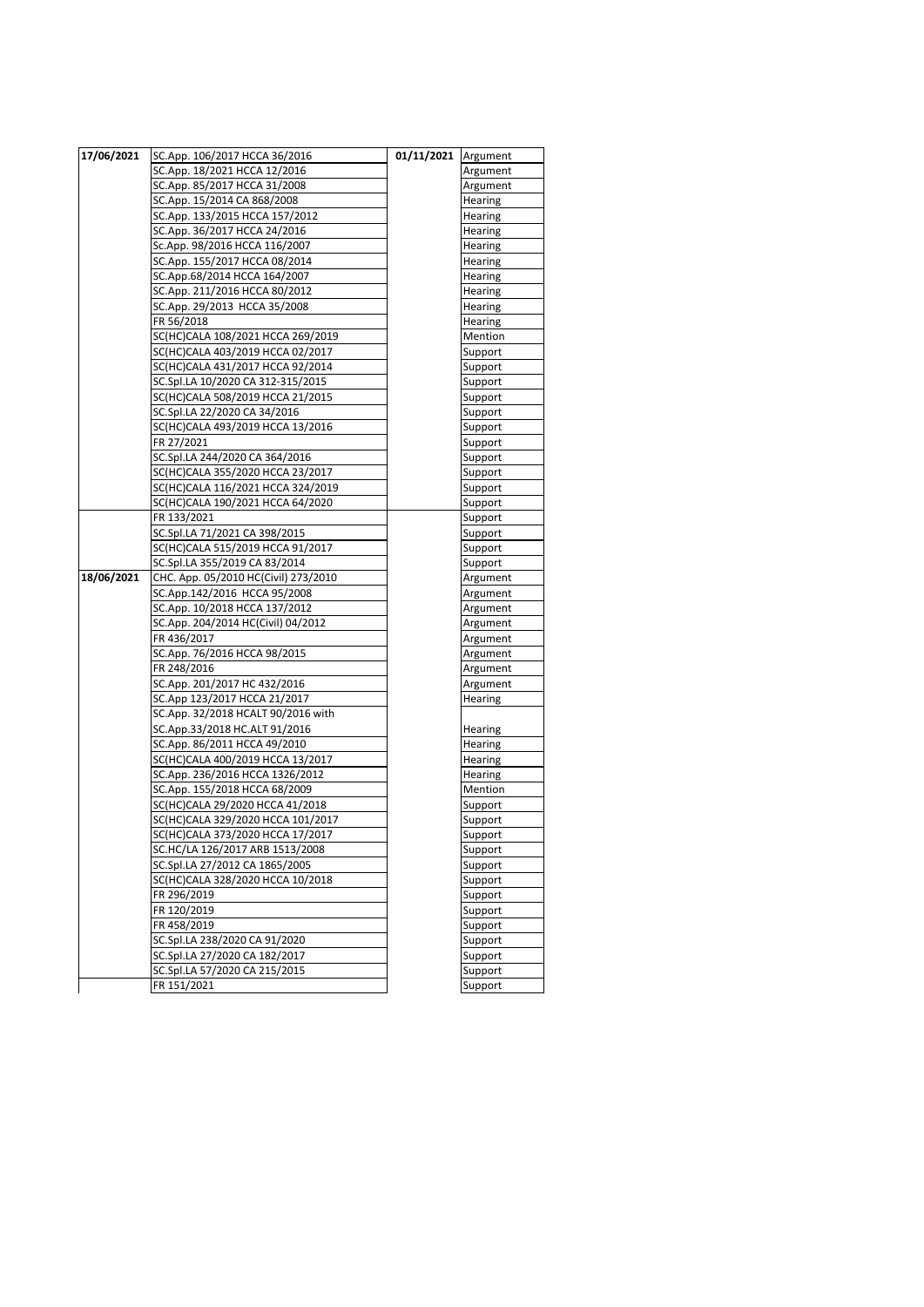|  | 21/06/2021 SC.App. 157/2017 HCCA 1051/2015   | 02/11/2021 | Argument      |
|--|----------------------------------------------|------------|---------------|
|  | SC.App. 28/2015 HCCA 10/2010                 |            | Argument      |
|  | SC.Spl.LA 126/2019 CA 49/2016                |            | Argument      |
|  | SC.App. 12/2011 HCCA 120/2008                |            | Argument      |
|  | SC.App. 117/2016 HCCA 06/2009                |            | Argument      |
|  | FR 110/2020                                  |            | Argument      |
|  | SC.App. 37/2018 CA 280/2012                  |            | Argument      |
|  | CHC.App. 26/15 HC 60/2014/Co                 |            | Hearing       |
|  | SC.App. 114/2018 HCCA 177/2011               |            | Hearing       |
|  | SC.App. 130/2019 HCCA 17/2016                |            | Hearing       |
|  | SC.App. 97/2019 HCCA 173/2012                |            | Hearing       |
|  | SC.App. 49/2018 HCCA 25/2011                 |            | Hearing       |
|  | SC(HC)CALA 483/2013 HCCA 79/2013             |            | Mention       |
|  | SC(HC)CALA 117/2021 HCCA 94/2017             |            | Mention       |
|  | SC(HC)CALA 68/2018 HC(Civil) 450/2016**      |            | Mention       |
|  | SC(HC)CALA 195/2021 HCCA 69/2018             |            | Mention       |
|  |                                              |            |               |
|  | SC.Spl.LA 160/2016 with 161/2016, 162/2016,  |            |               |
|  | 163/2016, 164/2016 & 165/2016 - CA 155/15,   |            |               |
|  | 156/15, 40/16, 68/06, 454/5 & 37/16          |            | Support       |
|  | SC(HC)CALA 497/2019 HCCA 153/2014            |            | Support       |
|  | SC(HC)CALA 180/2018 with 181/2018 HCCA       |            |               |
|  | 84/2005                                      |            | Support       |
|  | SC.Spl.LA 166/2020 CA 315/2016               |            | Support       |
|  | SC.Spl.LA 142/2019 with 144/2019             |            |               |
|  | CA 243/2006                                  |            | Support       |
|  | SC.Spl.LA 155/2020 CA 294/2014 with 153/2020 |            |               |
|  | & 154/2020                                   |            | Support       |
|  | SC.Spl.LA 156/2020 CA 276/2014               |            | Support       |
|  | SC.Spl.LA 77/2017 CA 512/83                  |            | Support       |
|  | SC(HC)CALA 325/2018 with 326/2018 HC         |            |               |
|  | 38/2014 **                                   |            | Support       |
|  | SC(HC)CALA 161/2020 HCCA 51/2018             |            | Support       |
|  | SC(HC)CALA 152/2019 HCCA 57/2016             |            | Support       |
|  | SC(HC)CALA 312/2020 HCCA 106/2016            |            | Support       |
|  | SC(HC)CALA 68/2021 HCCA 31/2018              |            | Support       |
|  | SC(HC)CALA 51/2021 HCCA 69/2019              |            | Support       |
|  | SC(HC)CALA 31/2017 HCCA 01/2016              |            | Support       |
|  | FR 115/2021                                  |            | Support       |
|  | SC.Spl.LA 63/2021 KHC 06/2020                |            | Support       |
|  | FR 168/2021                                  |            | Support       |
|  | FR 161/2021                                  |            | Support       |
|  | FR 162/2021                                  |            | Support       |
|  | FR 138/2016                                  |            | To be Resumed |
|  | FR 150/2021                                  |            | Support       |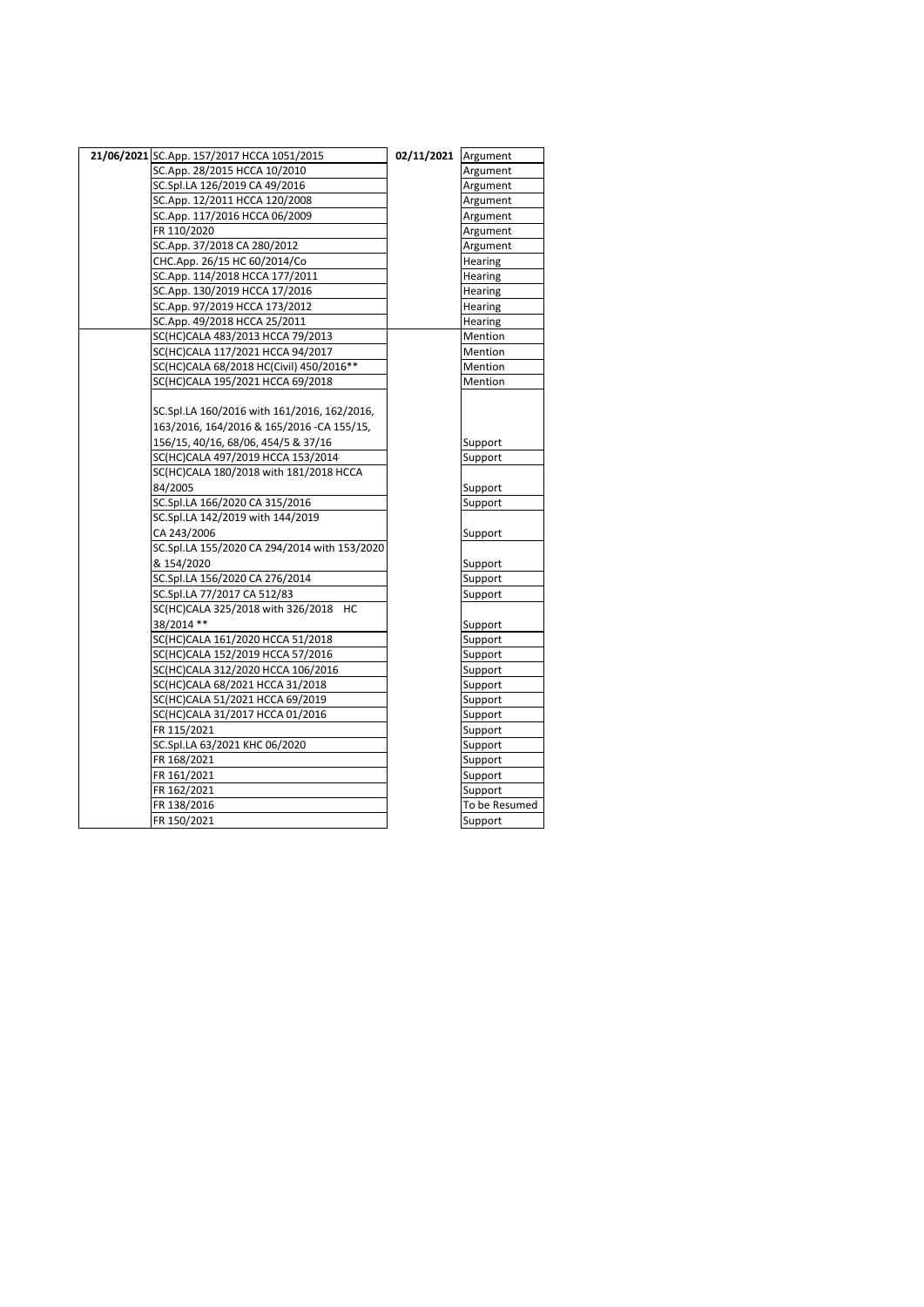| 22/06/2021 | SC.App. 23/2016 CA 87/2010                  | 03/11/2021 Hearing |                |
|------------|---------------------------------------------|--------------------|----------------|
|            | Sc.App. 158/2018 CA 07/2015                 |                    | Argument       |
|            | SC.App. 66/2019 HCCA 98/2010                |                    | Argument       |
|            | SC.App. 73/2019 HCCA 160/2012               |                    | Hearing        |
|            | FR 373/2013                                 |                    | Argument       |
|            | SC.App. 55/2018 HCCA 40/2016                |                    | Argument       |
|            | SC.App. 03/2016 HCCA 818/2008               |                    | <b>Hearing</b> |
|            | FR 112/2017                                 |                    | <b>Mention</b> |
|            | SC.App. 13/2019 HC 40/2016                  |                    | Argument       |
|            | SC.App. 136/2014 CA 218/2012                |                    | Mention        |
|            | Sc.App. 123/2019 HCCA 140/2015              |                    | Hearing        |
|            | FR 314/2015                                 |                    | <b>Hearing</b> |
|            | FR 02/2015                                  |                    | Argument       |
|            | CHC.App. 20/2014 HC(Civil) 514/2011         |                    | Argument       |
|            | SC(HC)CALA 41/2020 HCCA 85/2017             |                    | Support        |
|            | SC.Spl.LA 184/2020 CA 162-164/2012          |                    | Support        |
|            | SC.Spl.LA 416/2018 CA 199/2011              |                    | Support        |
|            | SC(HC)CALA 391/2019 HCCA 112/2016           |                    | Support        |
|            | SC.App. 102/2017 HCCA 111/2009              |                    | To be Resumed  |
|            | FR 206/2018                                 |                    | Argument       |
|            | SC.Spl.LA 20/2020 CA 232/2017               |                    | Support        |
|            | SC.Spl.LA 372/2019 CA 464/2015              |                    | Mention        |
|            | SC(HC)CALA 393/2019 HCCA 37/2014            |                    | <b>Mention</b> |
|            | SC(HC)CALA 397/2019 HCCA 83/2017            |                    | Mention        |
|            | SC(HC)CALA 431/2019 HCCA 88/2011            |                    |                |
|            | SC(HC)CALA 522/2019 HCCA 73/2017**          |                    | Mention        |
|            | SC.Spl.LA 145/2016 CA 178/2003 with SC.App. |                    |                |
|            | 128/2014 **                                 |                    | Mention        |
|            | SC.App. 128/2014 CA 70/99 **                |                    | Hearing        |
|            | FR 447/2016                                 |                    | Support        |
|            | SC(HC)CALA 524/2019 HCCA 75/2017 with       |                    |                |
|            | 523/2019 & 522/2019**                       |                    | Mention        |
|            | SC(HC)CALA 523/2019<br><b>HCCA</b>          |                    |                |
|            | 74/2017**                                   |                    | Mention        |
|            | SC.Spl.LA 11/2021 HC 09/2019                |                    | Support        |
|            | FR 265/2019                                 |                    | Mention        |
|            | FR 177/2020                                 |                    | Support        |
|            | FR 82/2001                                  |                    | Support        |
|            | SC(HC)CALA 48/2021 HCCA 13/2019             |                    | Mention        |
|            | SC(HC)CALA 109/2020 HCCA 30/2019            |                    | Sup. for Sub.  |
|            | SC(HC)CALA 162/2021 HCCA 19/2015            |                    | Support        |
|            | FR 159/2021                                 |                    | Support        |